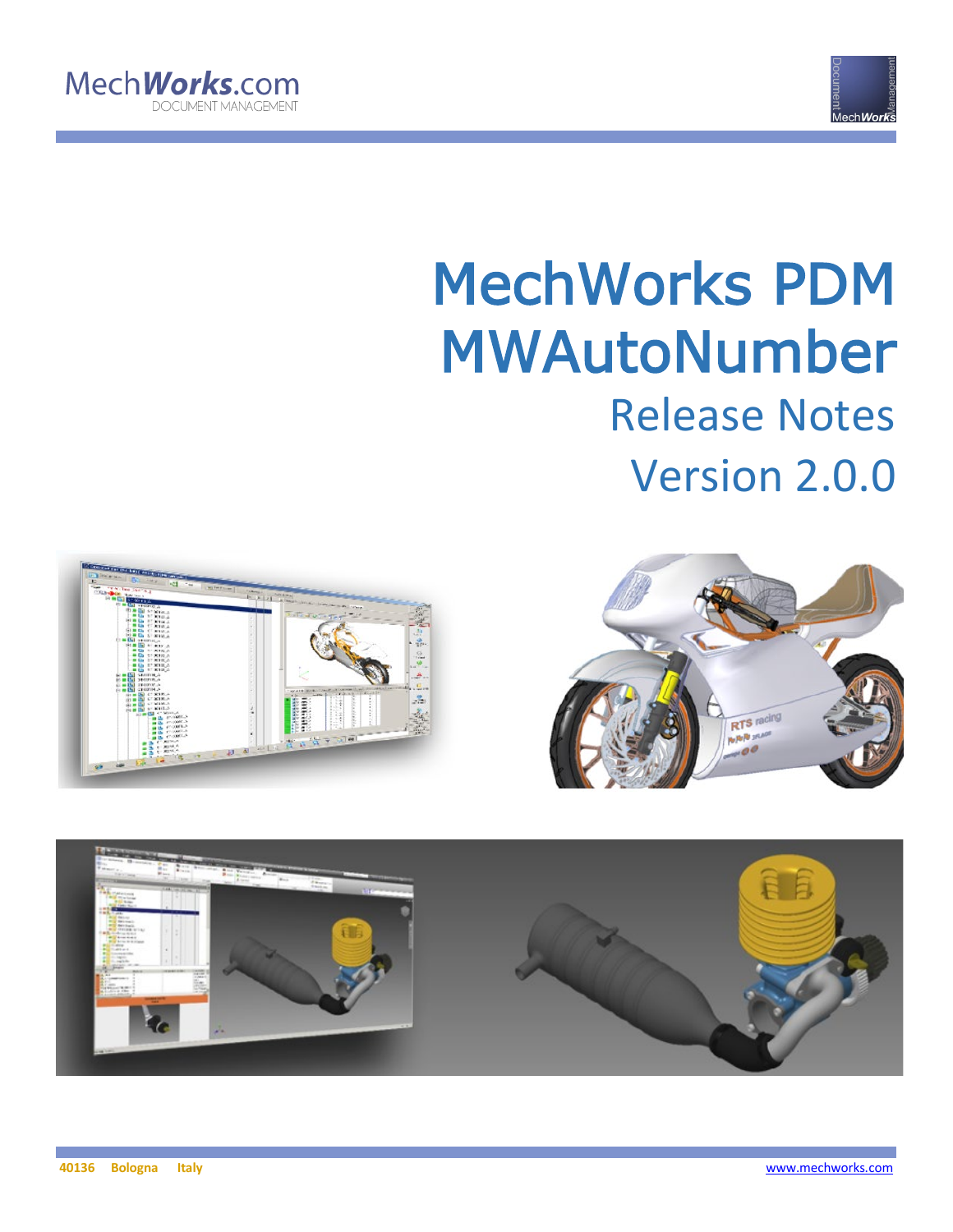### **2.0.0**

#### Enhancements (2.0.0)

• There are new Drawings options in the **Global Options** tab:

| <b>Global Options</b>                                 |                                                        |
|-------------------------------------------------------|--------------------------------------------------------|
|                                                       |                                                        |
|                                                       |                                                        |
| Always Show Format List Before Category Wizard        |                                                        |
| Default Root Folder: Z:\Vault\                        |                                                        |
|                                                       |                                                        |
| Drawings (When Saving or Renaming):                   |                                                        |
| Always Show Format List (Except When Replacing a DWG) |                                                        |
| Always Get Drawing Part Number From Component         |                                                        |
| Get Part Number From                                  | <b>Suffix Options</b>                                  |
| © Component's ID                                      | Separator Character(s)                                 |
| Component's File Name                                 |                                                        |
| Prompt the User                                       | Add A Suffix Beginning With The:                       |
|                                                       | $\bigcirc$ First Drawing $\circledcirc$ Second Drawing |
| Example (First Drawing): ENG_051885.SLDDRW            |                                                        |
| Example (Second Drawing): ENG_051885-01.SLDDRW        |                                                        |

In addition, the **Drawings** options for each format have been updated similarly:

| AutoNumber Categories Configurations Drawings Rename Misc |                                  |  |  |  |  |  |  |  |  |
|-----------------------------------------------------------|----------------------------------|--|--|--|--|--|--|--|--|
| Drawings Are Assigned Next Part Number In Series          |                                  |  |  |  |  |  |  |  |  |
| ● Drawings Part Numbers Are Generated From Main Component |                                  |  |  |  |  |  |  |  |  |
| Get Part Number From                                      | <b>Suffix Options</b>            |  |  |  |  |  |  |  |  |
| © Component's ID                                          | Separator Character(s)           |  |  |  |  |  |  |  |  |
| Component's File Name                                     |                                  |  |  |  |  |  |  |  |  |
| Prompt the User                                           | Add A Suffix Beginning With The: |  |  |  |  |  |  |  |  |
| First Drawing <sup>O</sup> Second Drawing                 |                                  |  |  |  |  |  |  |  |  |
|                                                           |                                  |  |  |  |  |  |  |  |  |
|                                                           |                                  |  |  |  |  |  |  |  |  |
|                                                           |                                  |  |  |  |  |  |  |  |  |
| Example (First Drawing): ENG_052738.SLDDRW                |                                  |  |  |  |  |  |  |  |  |
| Example (Second Drawing): ENG 052738-01.SLDDRW            |                                  |  |  |  |  |  |  |  |  |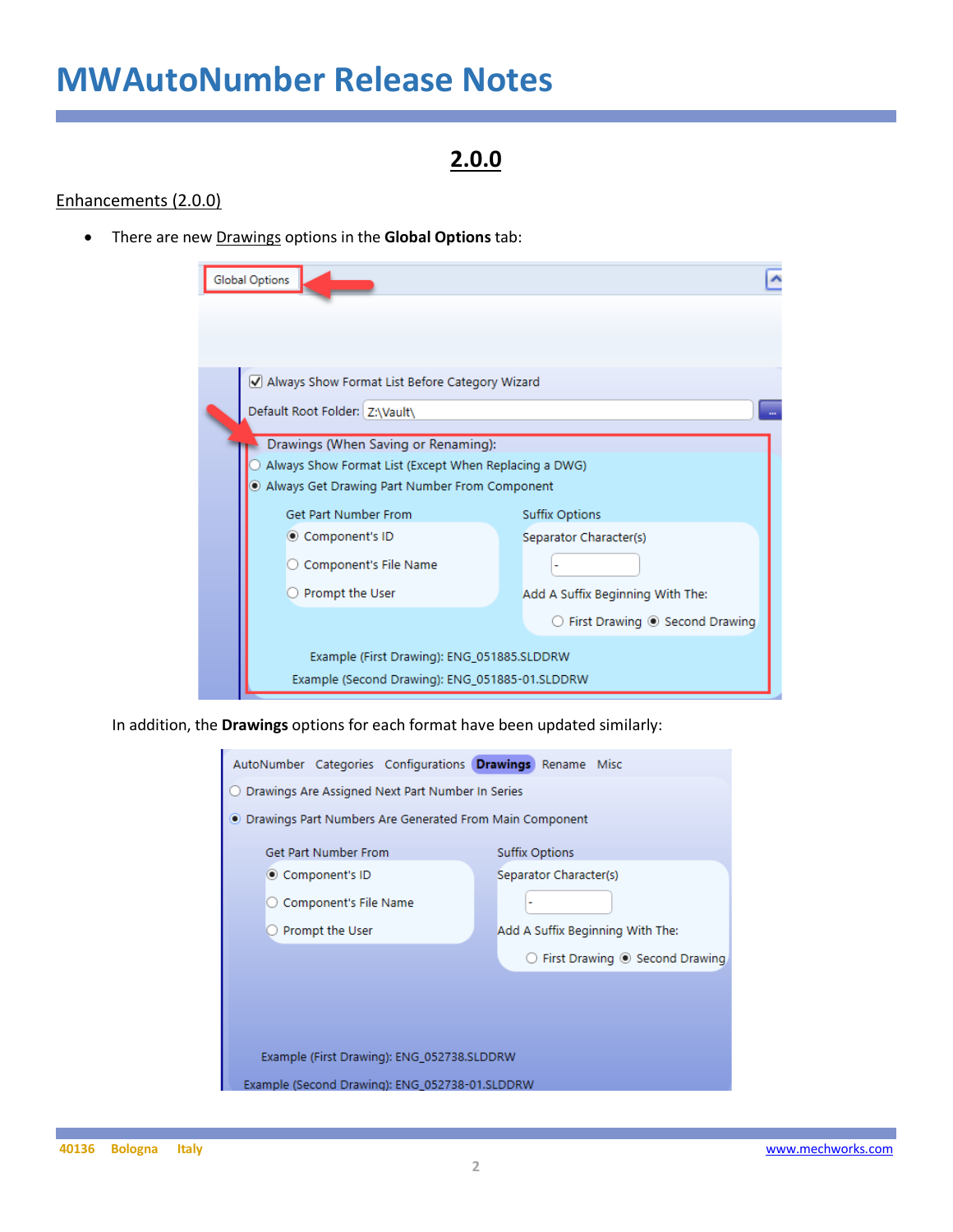#### **[GLOBAL DRAWING OPTIONS]**

Drawings (When Saving or Renaming):

- O Always Show Format List (Except When Replacing a DWG)
- Always Get Drawing Part Number From Component

If the Global Option "Always Show Format List When Saving a Drawing (Except When Replacing a DWG)" is activated, then the format list is always displayed when *registering* or *renaming* a drawing, and the part number assigned to the drawing will depend on the selected format's options. (The exception is when the model was saved using a "Replace DWG" type format. In this case, the user will be prompted to replace the DWG instead.) On the other hand, if the Global Option "Always Get Drawing Part Number From Component" is activated, then the format list is *never* displayed when *registering* or *renaming* a drawing (of a model), as the primary model's value is used to automatically generate the drawing's part number.

If the Global Option "Always Get Drawing Part Number From Component" is activated, then several sub options will be available:

|  | Always Get Drawing Part Number From Component |                                  |
|--|-----------------------------------------------|----------------------------------|
|  | Get Part Number From                          | <b>Suffix Options</b>            |
|  | © Component's ID                              | Separator Character(s)           |
|  | ○ Component's File Name                       | ۰                                |
|  | Prompt the User                               | Add A Suffix Beginning With The: |
|  |                                               | ○ First Drawing ◉ Second Drawing |

The first option, "Get Part Number From", controls whether the drawing's part number is driven from the component's ID or File Name. This option can be especially useful if the MechWorks PDM environment is saving configurations as distinct records. For example, if the following part file exists with three configurations:

> • ENG\_051867.SLDPRT o ENG\_051867-001 o ENG\_051867-002 o ENG\_051867-003

If the user creates a drawing of ENG\_051867-001, the setting of this option will control if the drawing is named ENG\_051867-001.SLDDRW ("Get Part Number From -> Component's ID") or ENG\_051867.SLDDRW ("Get Part Number From -> Component's File Name").

If "Get Part Number From -> Prompt the User" is selected, then the user will be prompted with the choice when they save the drawing:

| Please select one<br>G Get Part Number from Component's ID: ENG_051867-001<br>C Get Part Number from Component's File Name: ENG 051867 | Select Part Number |        | × |
|----------------------------------------------------------------------------------------------------------------------------------------|--------------------|--------|---|
|                                                                                                                                        |                    |        |   |
|                                                                                                                                        |                    |        |   |
|                                                                                                                                        |                    |        |   |
|                                                                                                                                        |                    |        |   |
|                                                                                                                                        |                    | Cancel |   |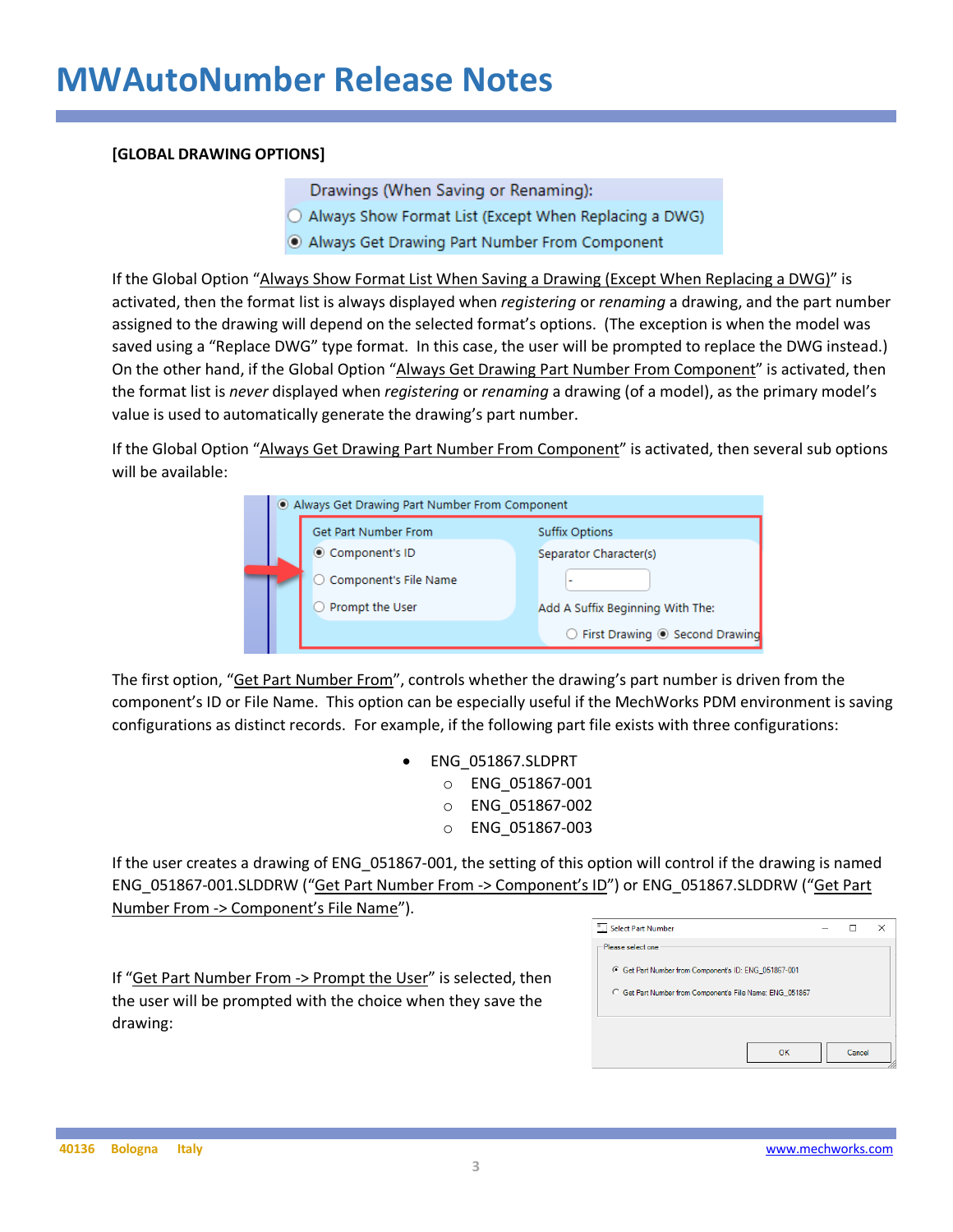Although the "Get Part Number From" option might be most useful in environments saving configurations as distinct records, it could also be useful in environments using a custom post-script to control the ID and File Name slightly differently from each other.

The second set of options, "Suffix Options", controls the suffix in the Drawing's file name, especially in the case of multiple Drawings.

The "Separator Character(s)" option controls the character or characters separating the main Drawing's part number with the Drawing's suffix (which is always a 2-digit counter). The "Add a Suffix Beginning With The:" option controls if the suffix is added beginning with the first Drawing or the second Drawing.

For example, if the "Suffix Character(s)" option is set to "-", and the "Add a Suffix Beginning With The" option is set to "Second Drawing", then Drawing part numbers would be assigned something like this:



On the other hand, if the "Suffix Character(s)" option is set to "\_D", and the "Add a Suffix Beginning With The" option is set to "First Drawing", then Drawing part numbers will be assigned something like this:



Drawings (When Saving or Renaming):

- Always Show Format List (Except When Replacing a DWG)<br>• Always Get Drawing Part Number From Component
- 

If the Global Option "Always Show Format List When Saving A Drawing (Except When Replacing a DWG)" is activated, then the [Format List] will always be displayed when registering or renaming a drawing, and the drawing's part number and suffix will be controlled by the selected Format's [Drawings] options (see next page).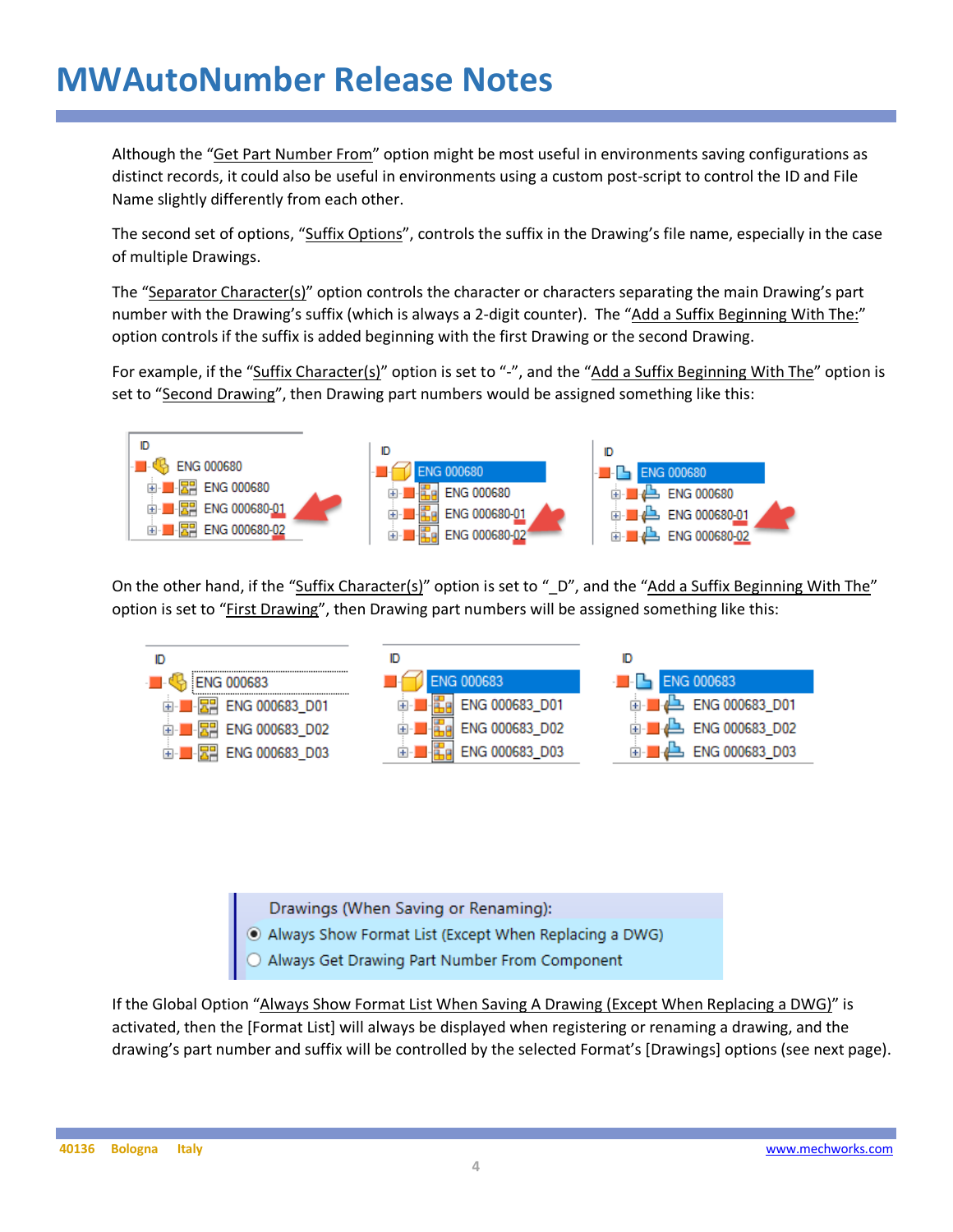#### **[Format Specific Drawing Options]**

If the Global Option "Always Show Format List When Saving A Drawing" is activated, then each Format will have a [Drawings] tab, which allows for additional controls for the Drawing's part number (differently for each Format):

| AutoNumber Categories Configurations Drawings Rename Misc |  |                       |                        |                                                        |  |  |  |  |  |
|-----------------------------------------------------------|--|-----------------------|------------------------|--------------------------------------------------------|--|--|--|--|--|
| Drawings Are Assigned Next Part Number In Series          |  |                       |                        |                                                        |  |  |  |  |  |
| • Drawings Part Numbers Are Generated From Main Component |  |                       |                        |                                                        |  |  |  |  |  |
| Get Part Number From                                      |  | <b>Suffix Options</b> |                        |                                                        |  |  |  |  |  |
| ◎ Component's ID                                          |  |                       | Separator Character(s) |                                                        |  |  |  |  |  |
| ○ Component's File Name                                   |  |                       |                        |                                                        |  |  |  |  |  |
| Prompt the User                                           |  |                       |                        | Add A Suffix Beginning With The:                       |  |  |  |  |  |
|                                                           |  |                       |                        | $\bigcirc$ First Drawing $\circledcirc$ Second Drawing |  |  |  |  |  |
|                                                           |  |                       |                        |                                                        |  |  |  |  |  |
|                                                           |  |                       |                        |                                                        |  |  |  |  |  |
|                                                           |  |                       |                        |                                                        |  |  |  |  |  |
| Example (First Drawing): ENG_052738.SLDDRW                |  |                       |                        |                                                        |  |  |  |  |  |
| Example (Second Drawing): ENG 052738-01.SLDDRW            |  |                       |                        |                                                        |  |  |  |  |  |

If the "Drawings Are Assigned Next Part Number In Series" option is activated, then the Drawings will get the next part number in the Format's series. For example, the following figures represent the results from the appropriate CAD application:



On the other hand, If the Format Option "Drawing Part Numbers Are Generated From Main Component" is activated, then several sub options will be available:

| O Drawings Part Numbers Are Generated From Main Component |                                  |  |  |  |  |  |
|-----------------------------------------------------------|----------------------------------|--|--|--|--|--|
| Get Part Number From                                      | <b>Suffix Options</b>            |  |  |  |  |  |
| Component's ID                                            | Separator Character(s)           |  |  |  |  |  |
| ○ Component's File Name                                   |                                  |  |  |  |  |  |
| Prompt the User                                           | Add A Suffix Beginning With The: |  |  |  |  |  |
|                                                           | ◯ First Drawing ◉ Second Drawing |  |  |  |  |  |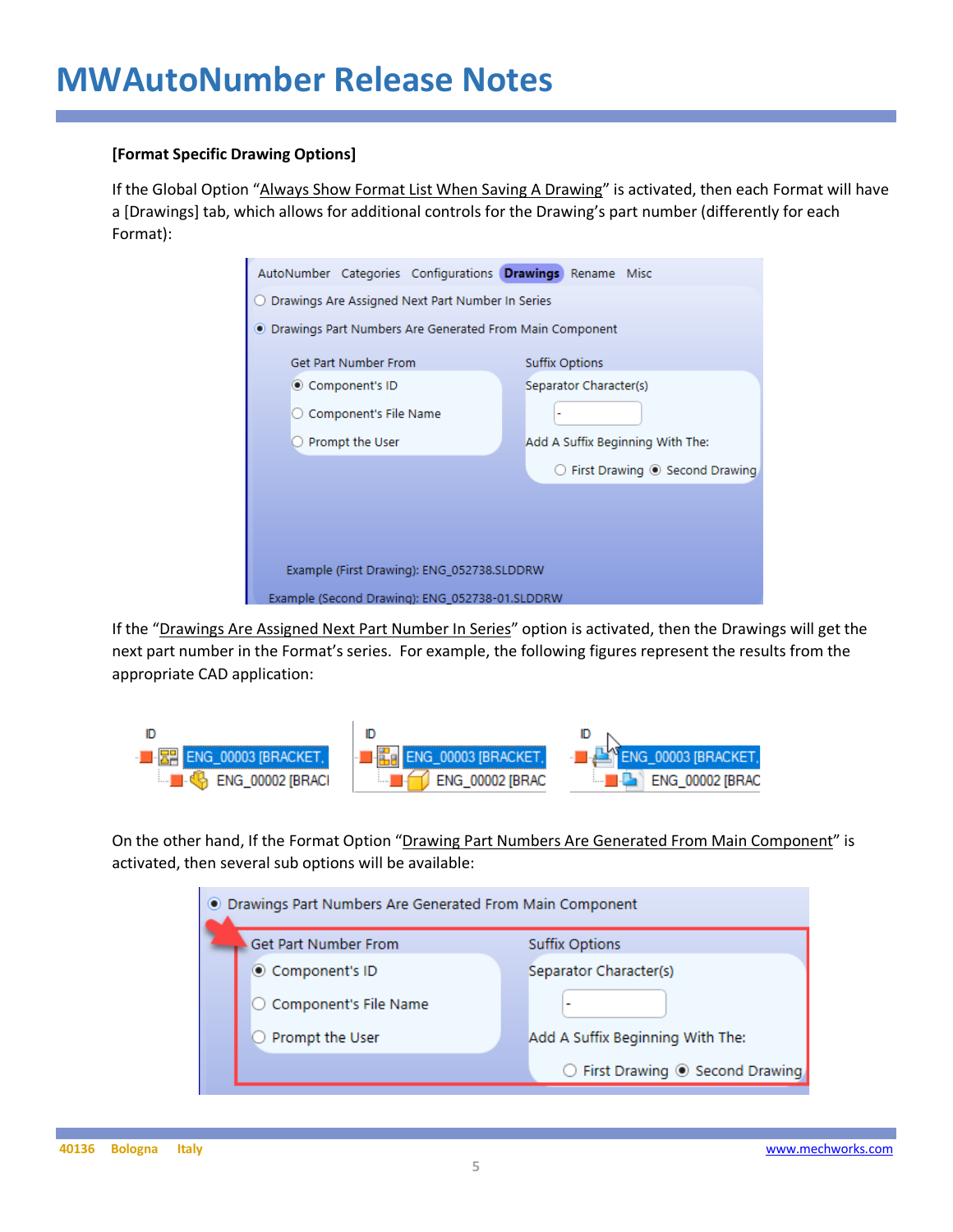The first option, "Get Part Number From", controls whether the Drawing's part number is driven from the component's ID vs. its File Name. This option can be especially useful if MechWorks PDM is configured to save configurations as distinct records. For example, if the following part file exists with three managed configuration records:

- ENG\_051867.SLDPRT
	- o ENG\_051867-001
	- o ENG\_051867-002

If the user creates a Drawing of ENG\_051867-001, the setting of this option will control if the Drawing is named ENG\_051867-001.SLDDRW ("Get Part Number From -> Component's ID") or ENG\_051867.SLDDRW ("Get Part Number From -> Component's File Name").

If "Get Part Number From -> Prompt the User" is selected, then the user will be prompted with the choice when they save the Drawing:

| Select Part Number                                       |    |        | × |
|----------------------------------------------------------|----|--------|---|
| Please selectione                                        |    |        |   |
| G Get Part Number from Component's ID: ENG_051867-001    |    |        |   |
| C Get Part Number from Component's File Name: ENG_051867 |    |        |   |
|                                                          |    |        |   |
|                                                          | OK | Cancel |   |

Although the "Get Part Number From" option might be most useful within environments saving configurations as distinct records, it could also be useful within environments using a custom post-script to control the ID and File Name slightly differently from each other.

The second set of options, "Suffix Options", controls the suffix within the Drawing's ID and File Name, especially in the case of multiple Drawings.

The "Separator Character(s)" option controls the character or characters separating the main Drawing's part number with the Drawing's suffix (which is always a 2-digit counter). The "Add a Suffix Beginning With The:" option controls if the suffix is added beginning with the first Drawing or the second Drawing.

For example, if the "Suffix Character(s)" option is set to "-", and the "Add a Suffix Beginning With The" option is set to "Second Drawing", then Drawings part numbers would be assigned something like this:



On the other hand, if the "Suffix Character(s)" option is set to "\_D", and the "Add a Suffix Beginning With The" option is set to "First Drawing", then Drawings part numbers would be assigned something like this:

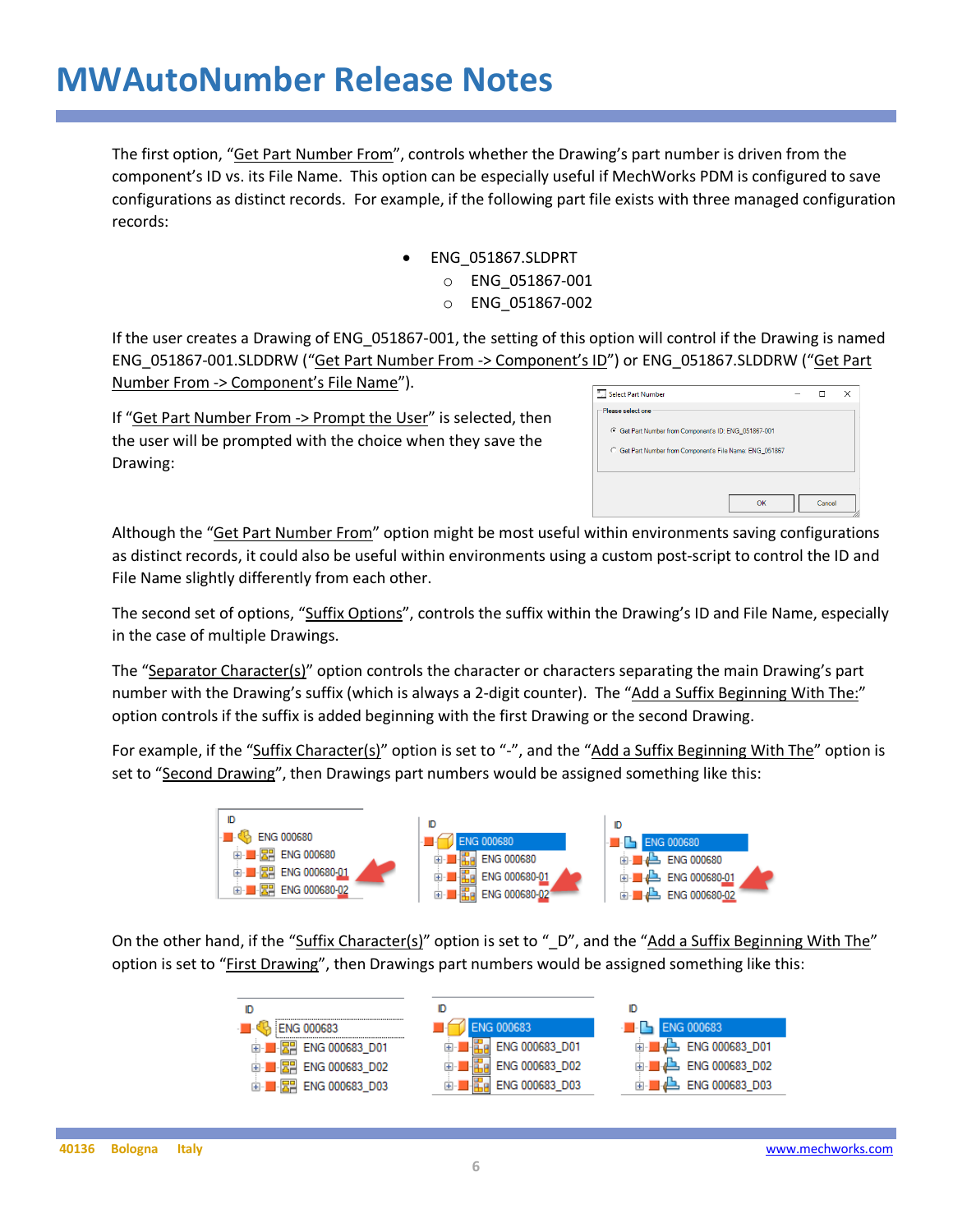| $\bullet$ | The [Configurations] tab has been enhanced to include more options: |                                  |
|-----------|---------------------------------------------------------------------|----------------------------------|
|           | AutoNumber Categories <b>Configurations</b> Drawings Rename Misc    |                                  |
|           | ID (Within Database Record)                                         | Configuration Name (Within File) |
|           | O Unique ID (Next AutoNumber)                                       | ◉ Rename to Match ID             |
|           | ID from File Name and Configuration Name                            | Do Not Rename                    |
|           | Preview: PartNumber-ConfigName                                      |                                  |
|           | Prefix                                                              |                                  |
|           | Suffix                                                              |                                  |
|           | Default Configuration Assigned Just Part Number                     |                                  |
|           |                                                                     |                                  |

On the left side, the Administrator can control how the "ID (Within the Database Record)" is controlled. On the right side, the Administrator can control (*separately now)*, if the "Configuration Name (Within the File)" is renamed to match the ID in the database.

For example, if there is a model with three configurations:

|  | Part3 Configuration(s) (001)<br>$\approx$ 001 [ Part3 ]<br>$\mathbb{P}^{\mathbb{O}} \vee 002$ [ Part3 ]<br>$\mathbb{P}^{\Box}$ $\vee$ 003 [ Part3 ] |
|--|-----------------------------------------------------------------------------------------------------------------------------------------------------|

If the "ID (Within Database Record -> Unique ID (Next AutoNumber)" option is activated, each configuration will be assigned the next part number in the Format's series:

|  | ∥i |                         | Revision File name |                   |
|--|----|-------------------------|--------------------|-------------------|
|  |    | <b>45 ENG 051870 00</b> |                    | ENG 051870.SLDPRT |
|  |    | 6 ENG 051871 00         |                    | ENG 051870.SLDPRT |
|  |    | € ENG_051872 00         |                    | ENG 051870.SLDPRT |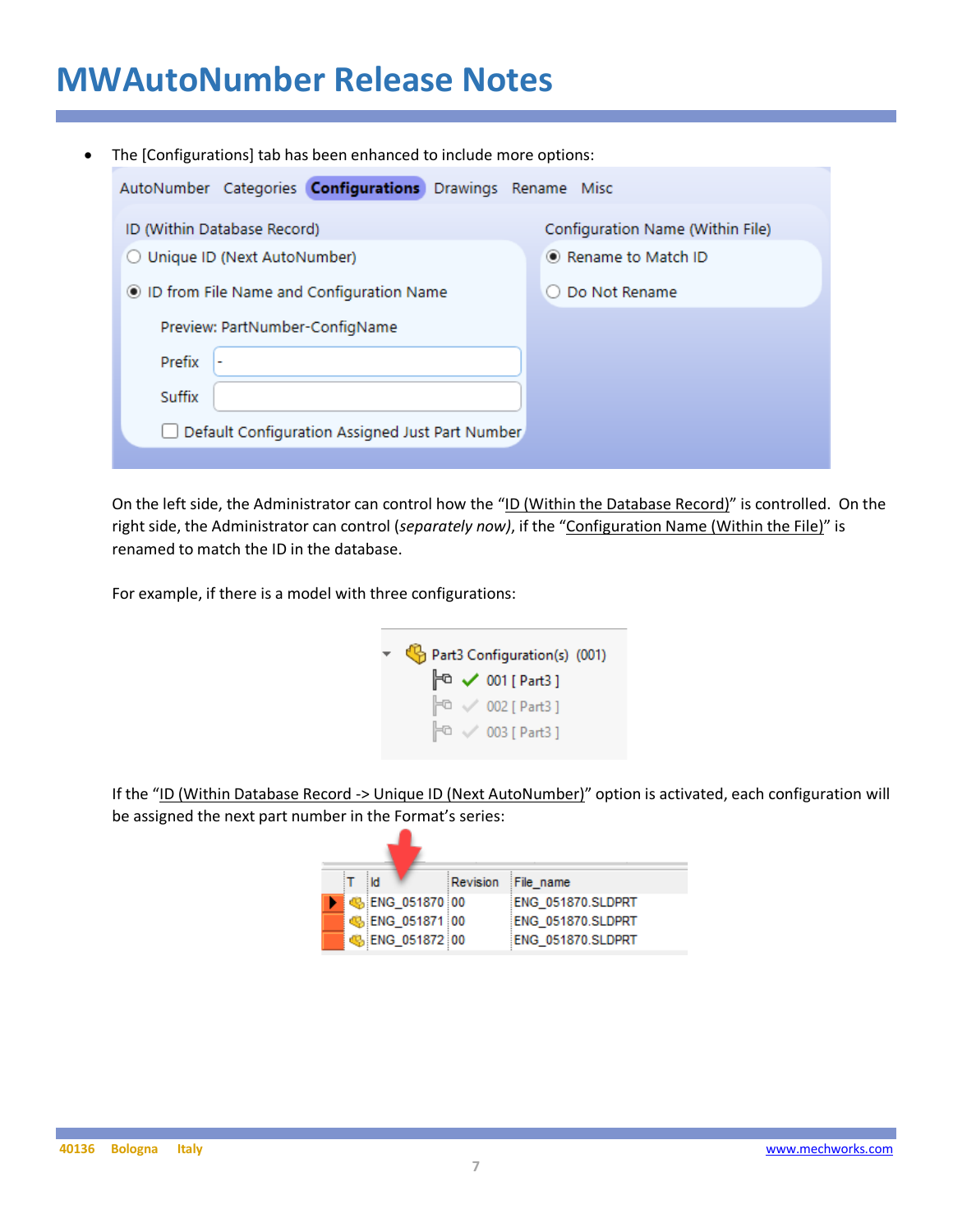If the "Configuration Name (Within File) -> Rename to Match ID" option is selected, the name of each managed configurations within the file will be updated to match its assigned ID from the database:

| b<br>畐<br>瞦<br>$\bullet$<br>$\Phi$                                  |                        |                       |                   |
|---------------------------------------------------------------------|------------------------|-----------------------|-------------------|
| <b>Configurations</b>                                               |                        |                       |                   |
| ENG_051870 Configuration(s) (ENG_051870)<br>⊧ਾ<br><b>ENG 051870</b> |                        |                       |                   |
| $\mathbb{P}^{\Box} \checkmark$ ENG_051871 [ENG_051870 ]             | ∃ld                    | Revision<br>File_name | Configuration     |
|                                                                     | <b>B</b> ENG 051870 00 | ENG 051870.SLDPRT     | <b>ENG 051870</b> |
| $F0$ $\checkmark$ ENG_051872 [ENG_051870 ]                          | BENG 051871 00         | ENG_051870.SLDPRT     | <b>ENG 051871</b> |
|                                                                     | ₿ ENG_051872 00        | ENG 051870.SLDPRT     | ENG_051872        |

On the other hand, if the "Configuration Name (Within File) -> Do Not Rename" option is activated, then the managed configurations within the file will not be renamed to match their ID value:

| $\sqrt{\frac{1}{2}}$ ENG_051870 Configuration(s) (001) |     |                                            |                   |               |  |
|--------------------------------------------------------|-----|--------------------------------------------|-------------------|---------------|--|
| F < 001 [ ENG_051870 ]                                 | ∃ld | Revision                                   | File name         | Configuration |  |
| $\mathbb{P}^{\mathbb{G}}$ $\vee$ 002 [ ENG_051870 ]    |     | $\frac{1}{2}$ C <sub>2</sub> ENG 051870 00 | ENG 051870.SLDPRT | :001          |  |
|                                                        |     | SENG 051871 00                             | ENG 051870.SLDPRT | 002           |  |
| $\mathbb{P}^{\mathbb{C}}$ $\vee$ 003 [ENG_051870 ]     |     | SENG 051872 00                             | ENG 051870.SLDPRT | 003           |  |

Alternatively, if the "ID (Within Database Record) -> ID from File Name and Configuration Name" option is activated, then the main part number will be assigned to the File Name, and each managed configuration will get and ID based on the combination of the assigned part number and their original configuration name:

|  | i Id. |                       | <b>Revision</b> | File name         |
|--|-------|-----------------------|-----------------|-------------------|
|  |       | SENG 051870-001 00    |                 | ENG 051870.SLDPRT |
|  |       | Co. ENG_051870-002 00 |                 | ENG_051870.SLDPRT |
|  |       | BIENG_051870-003 00   |                 | ENG 051870.SLDPRT |

If the "Configuration Name (Within File) -> Rename to Match ID" option is activated, the name of the managed configurations within the file will be updated to match the new ID:

| ▼ G ENG_051870 Configuration(s) (ENG_051870-001)                    |                                            |                 |                                        |                                  |
|---------------------------------------------------------------------|--------------------------------------------|-----------------|----------------------------------------|----------------------------------|
| $\mathbb{F}^{\mathbb{G}}$ $\checkmark$ ENG_051870-001 [ENG_051870 ] | ात                                         | <b>Revision</b> | File name                              | <b>Configuration</b>             |
| $F0$ - ENG 051870-002 [ ENG 051870 ]                                | B ENG 051870-001 00<br>BiENG 051870-002 00 |                 | ENG 051870.SLDPRT<br>ENG 051870.SLDPRT | ENG 051870-001<br>ENG 051870-002 |
| $F0$ - ENG 051870-003 [ENG 051870 ]                                 | BENG_051870-003 00                         |                 | ENG 051870.SLDPRT                      | ENG 051870-003                   |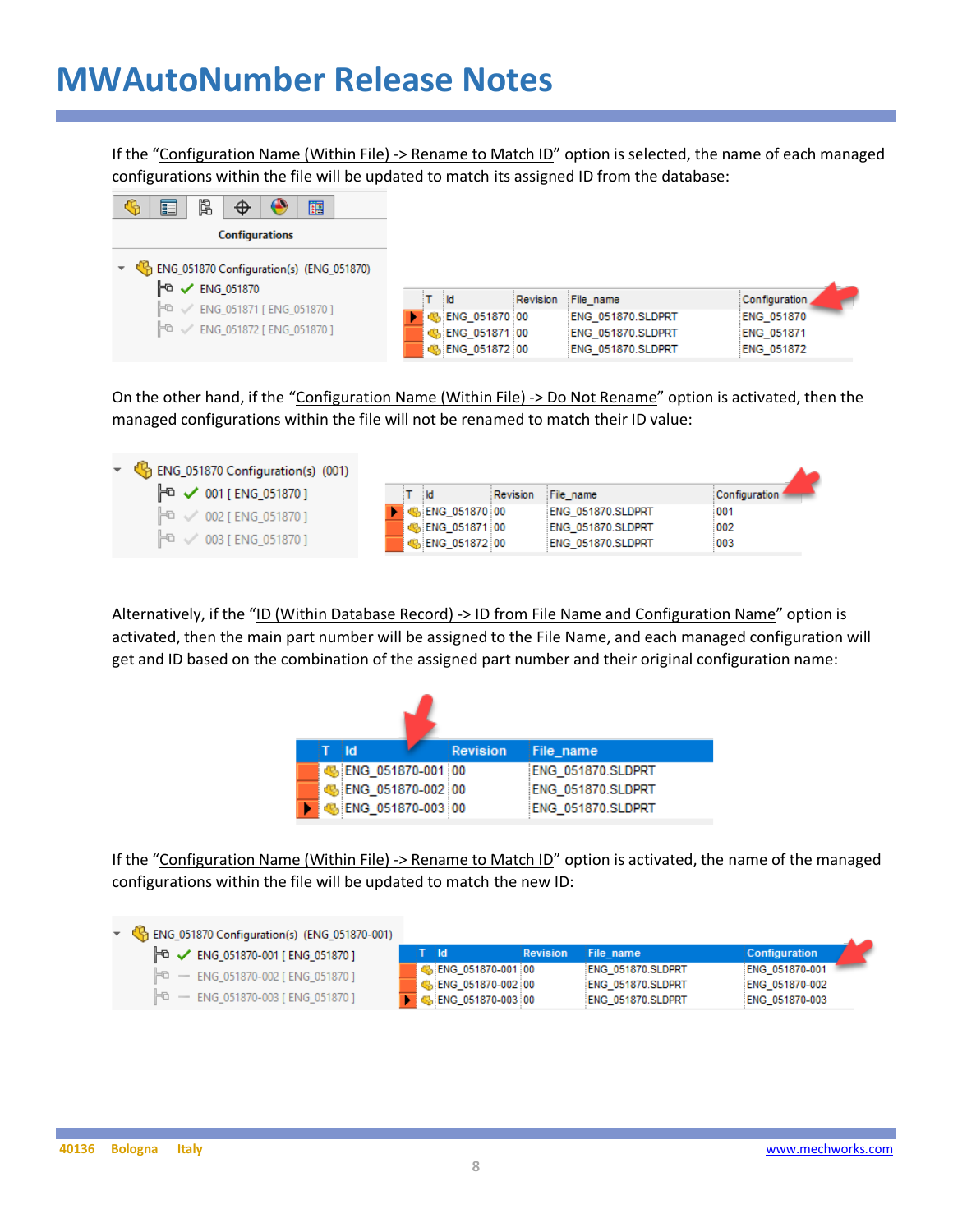On the other hand, if the "Configuration Name (Within File) -> Do Not Rename" option is activated, then the managed configurations within the file will not be renamed:

| B ENG_051870 Configuration(s) (001) |  |                     |                 |                   |                      |
|-------------------------------------|--|---------------------|-----------------|-------------------|----------------------|
| $F^a \smile 001$ [ ENG_051870 ]     |  | - Ild               | <b>Revision</b> | File name         | <b>Configuration</b> |
|                                     |  | ENG 051870-001 00   |                 | ENG 051870.SLDPRT | 001                  |
| $F0$ - 002 [ ENG 051870 ]           |  | ENG 051870-002 00   |                 | ENG 051870.SLDPRT | 002                  |
| $F_0 - 003$ [ ENG 051870 ]          |  | b ENG 051870-003 00 |                 | ENG 051870.SLDPRT | 003                  |

The option "Default Configuration Assigned Just Part Number" controls whether or not the "Default" configuration is assigned the main part number directly, or the main part number appended with the configuration (like the other configurations).

| "Default Configuration Assigned Just Part Number" Disabled |
|------------------------------------------------------------|
|------------------------------------------------------------|

| iT ildi |                           | <b>Revision</b> File name |                   | <b>Configuration</b> |
|---------|---------------------------|---------------------------|-------------------|----------------------|
|         | <b>4</b> : ENG 051872-001 | :00                       | ENG 051872.SLDPRT | :001                 |
|         | Se ENG 051872-002         | 100                       | ENG 051872.SLDPRT | 002                  |
|         | े № ENG_051872-Default 00 |                           | ENG 051872.SLDPRT | Default              |

"Default Configuration Assigned Just Part Number" Enabled

| i⊤ ildi |                      | File name                           | <b>Configuration</b> |
|---------|----------------------|-------------------------------------|----------------------|
|         | $\bigcup$ ENG 051871 | ENG 051871.SLDPRT                   | ∃Default             |
|         |                      | ENG_051871-001 ENG_051871.SLDPRT    | 001                  |
|         |                      | 66 ENG_051871-002 ENG_051871.SLDPRT | 002                  |

- When selecting the "**Client + Server**" version during the installation process, the installer now validates that the user can create tables/fields within the database and files within the noted LST folder. If not, the user is presented with a message letting them know that they do not have sufficient permissions to install the "**Client + Server**" version.
- The installer now shows the version about to be installed in the title of all the dialogs. Also, if a previous version is already installed, it displays that information as well.



MWAutoNumber Setup 1.0.9 --> 2.0.0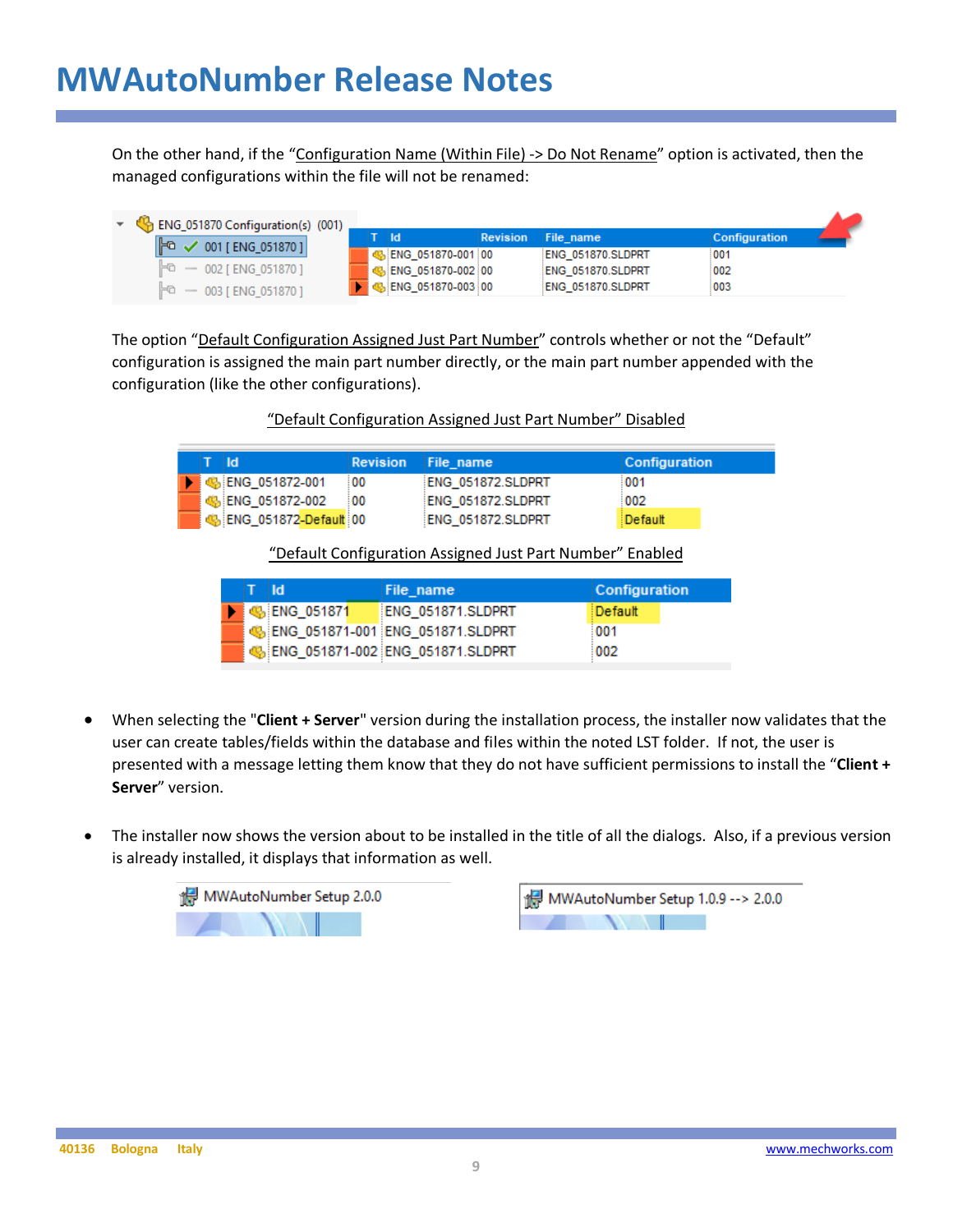• When using the "Link Format Numbers" binder option, the number for all the Binders' defined formats are now controlled at the binder level:



If the "Use Categories During Rename" option is enabled, then the Category Wizard will be displayed during a Rename event. This allows the administrator to control separately if the Category Wizard is displayed during a Rename event vs. the initial Save-As/registration event. The "Use Categories" option on the AutoNumber tab now only controls if the Category Wizard is displayed during the initial Save-As/registration event.

Additionally, if the sub option "Also Update Description" is enabled, then the record's DESCRIPTION will be overwritten with the new categories after a rename event. This option is useful for environments which drive the record's DESCRIPTION from the selected categories.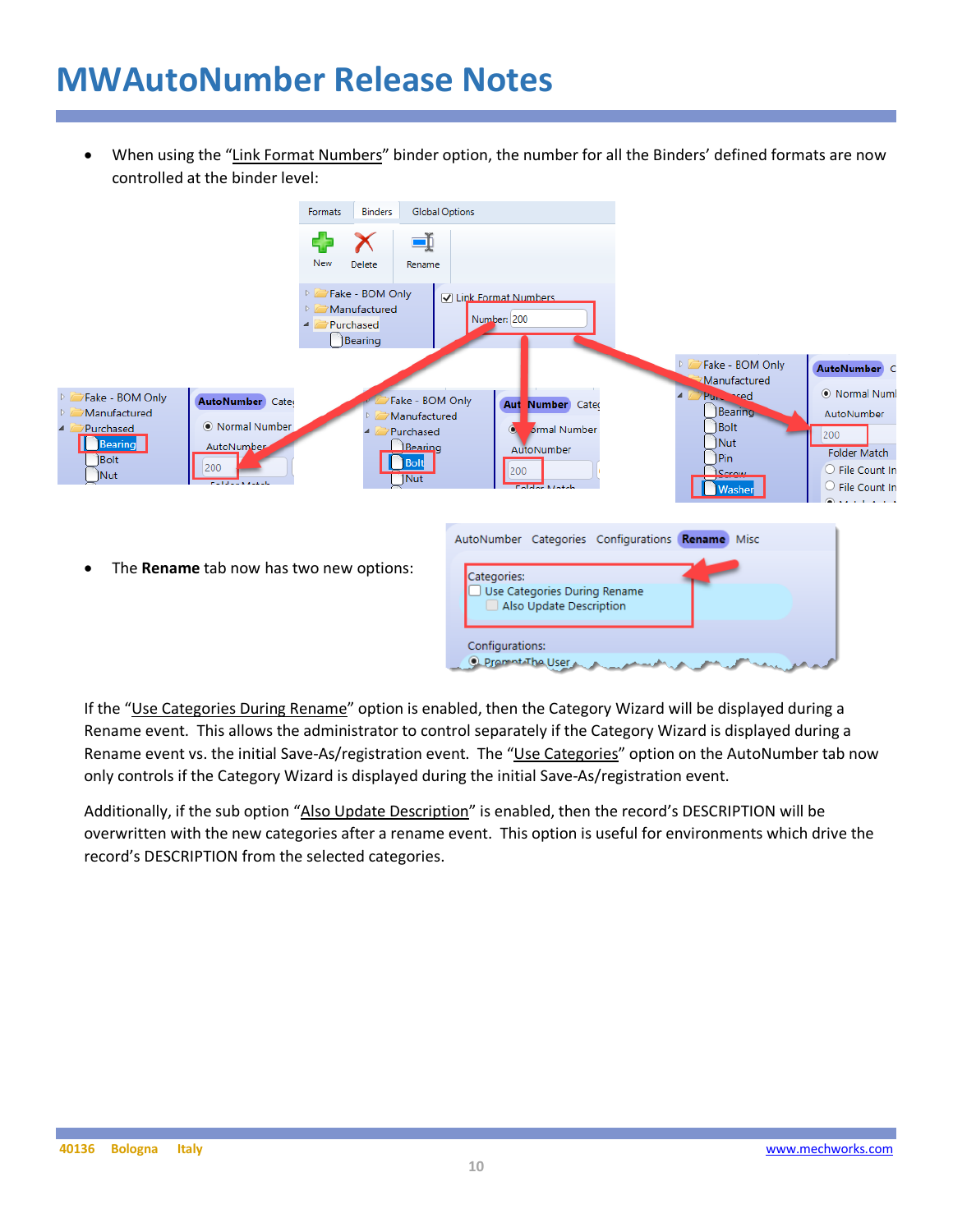There is a new Global Option: "Default Root Folder":



This option controls what the initial "Folder Path" will default to when creating a new format:

|                                                                    | AutoNumber Categories Configurations Rename Misc |        |                         |  |  |  |  |  |
|--------------------------------------------------------------------|--------------------------------------------------|--------|-------------------------|--|--|--|--|--|
| $\bullet$ Normal Number Assignment $\circlearrowright$ Replace DWG |                                                  |        |                         |  |  |  |  |  |
| AutoNumber                                                         | AutoNumber Format                                |        |                         |  |  |  |  |  |
| 1                                                                  | 000000                                           |        | Use Categories          |  |  |  |  |  |
| <b>Folder Match</b>                                                |                                                  |        | Allow Number Change     |  |  |  |  |  |
| ○ File Count In Folder                                             | $\bigcirc$ File Count In Folder And Match Number |        | <b>Description Only</b> |  |  |  |  |  |
| ● Match AutoNumber                                                 |                                                  |        | Use Generic File Name   |  |  |  |  |  |
|                                                                    | O Match MechWorks PDM Project Tree               |        | Use Canceled Numbers    |  |  |  |  |  |
| ○ Use Category Maker Folder Path                                   |                                                  |        |                         |  |  |  |  |  |
| $\cup$ Prompt User For Path                                        |                                                  |        |                         |  |  |  |  |  |
| <b>Folder Path</b><br>Z:\Vault                                     |                                                  |        |                         |  |  |  |  |  |
| Folder Number                                                      | <b>Folder Limit</b>                              |        | <b>Folder Format</b>    |  |  |  |  |  |
|                                                                    | 250                                              | 000*00 |                         |  |  |  |  |  |

• Previously, when using the "Always Use Selected Format" option, the user had to restart MechWorks PDM in order to reset the option and select a different format. Now, the option can be cleared using a new short-cut:<br>
I MwAutoNumber



ß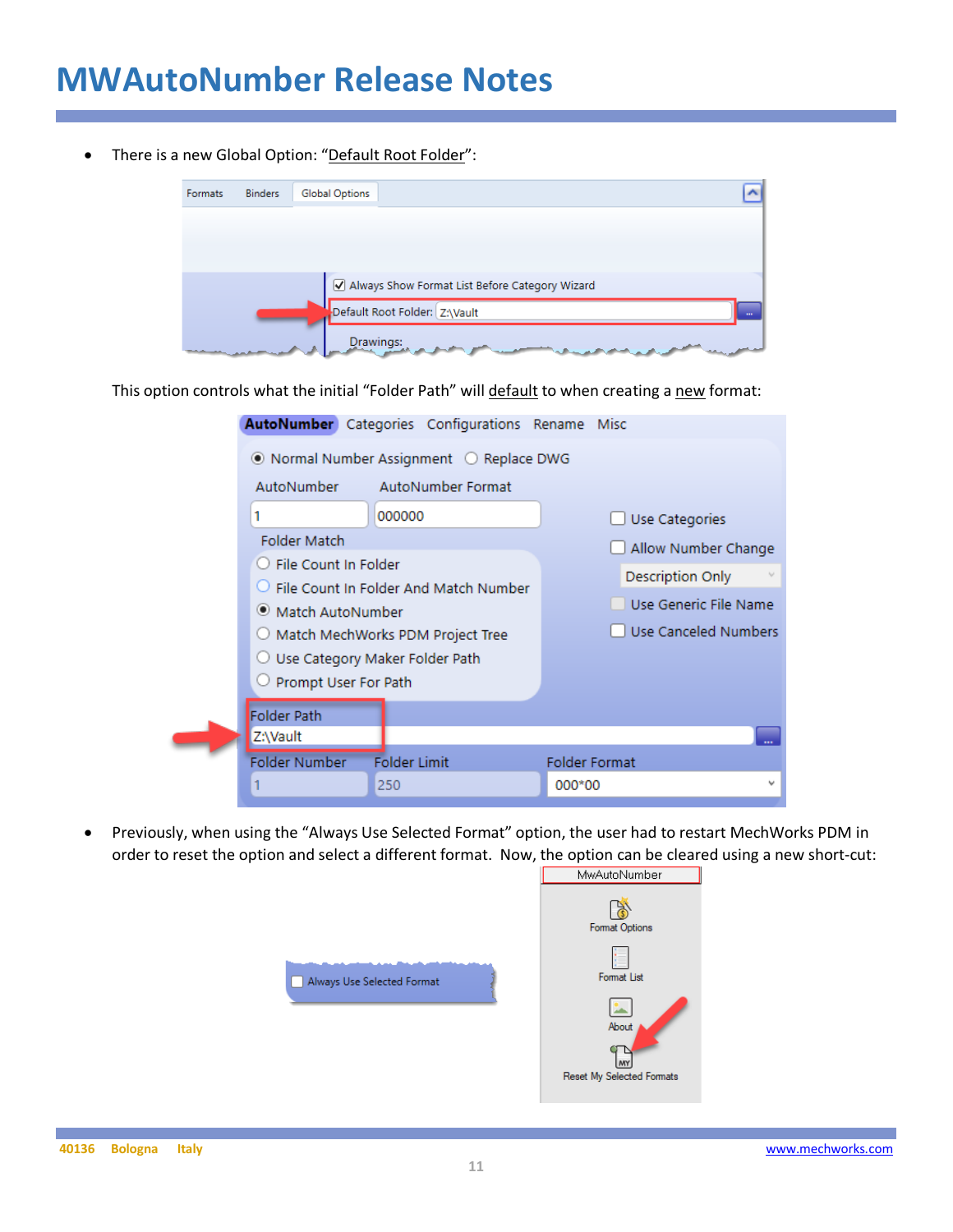In the [Categories] tab, it is now possible to right mouse select an upper-level category and select a menu option to select this node and all descendants:





• Before closing, the [Format Options] dialog checks to see if there are any formats with the same "AutoNumber Format" setting. Two formats with the same "AutoNumber Format" setting is usually undesired, as it could result in duplicate IDs getting generated. (The exception to this rule is formats in the same Binder, with the Binder linking the format number.) If any two formats are found with the same setting, the user is warned and allowed to return to the main screen to resolve the issue before closing:

|                                                    |          |              |  | <b>Attention!</b>                                   |                                                                                                         |  |
|----------------------------------------------------|----------|--------------|--|-----------------------------------------------------|---------------------------------------------------------------------------------------------------------|--|
|                                                    |          |              |  |                                                     | Some formats have the same number format. This could result in duplicate part numbers getting generated |  |
|                                                    |          |              |  | ID DESCRIPTION NUMBERFORMAT BINDER BINDER IS LINKED |                                                                                                         |  |
|                                                    | 16   ENG | "ENG_"000000 |  | 0                                                   |                                                                                                         |  |
|                                                    | 17 ENG2  | "ENG_"000000 |  | 0                                                   |                                                                                                         |  |
|                                                    |          |              |  |                                                     |                                                                                                         |  |
| <b>Close Without Fixing</b><br><b>Cancel Close</b> |          |              |  |                                                     |                                                                                                         |  |
|                                                    |          |              |  |                                                     |                                                                                                         |  |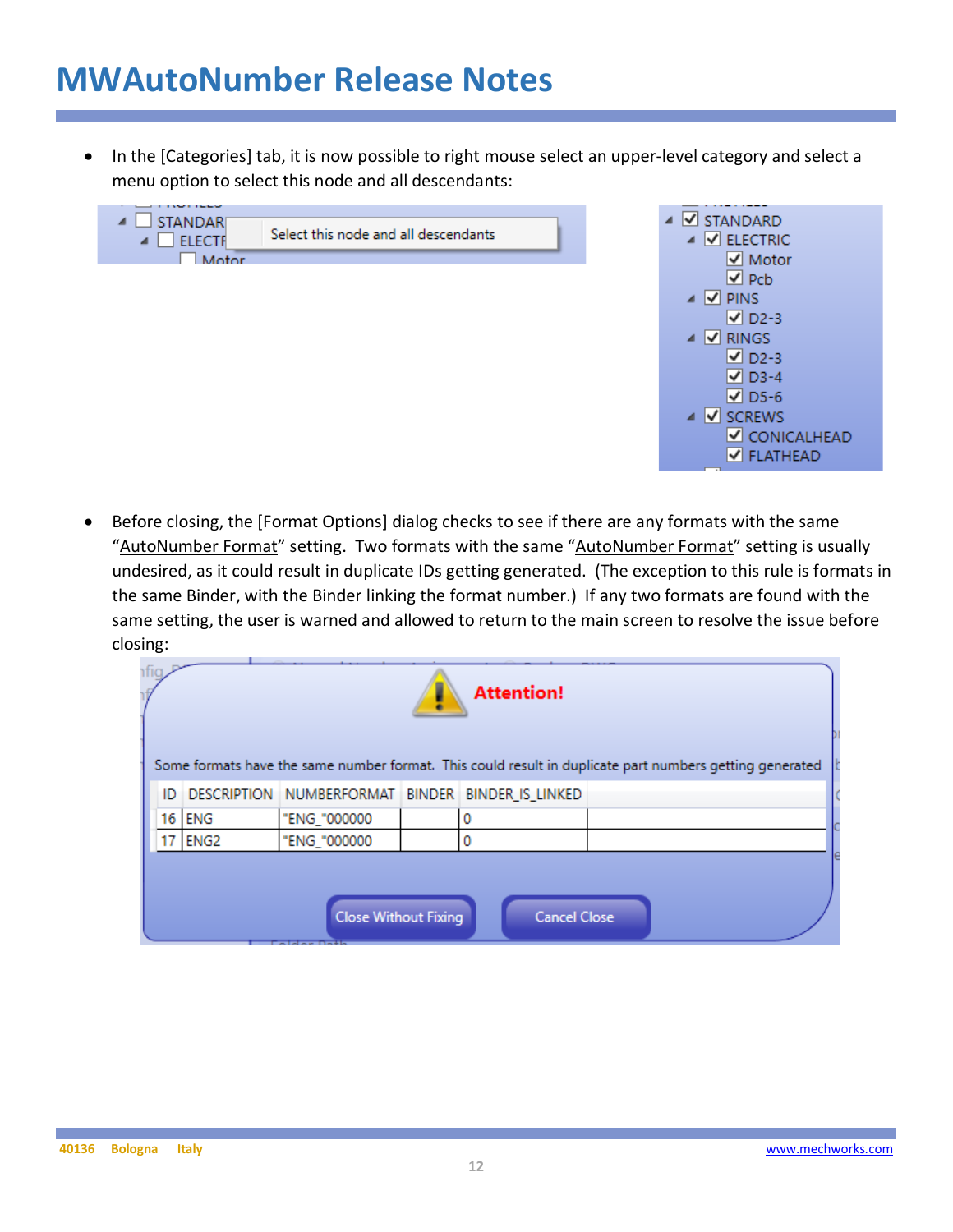• The [Format Options] dialog now checks the "AutoNumber Format", "Folder Path" and "Folder Format" options for characters incompatible with Windows folder or file names. For example, the "?" character is not allowed in Windows folder or file names. If a user tries to add the "?" character to any of the mentioned options, the [Format Dialog] will show an error explaining the issue and forcing the user to fix it before the format can be saved:

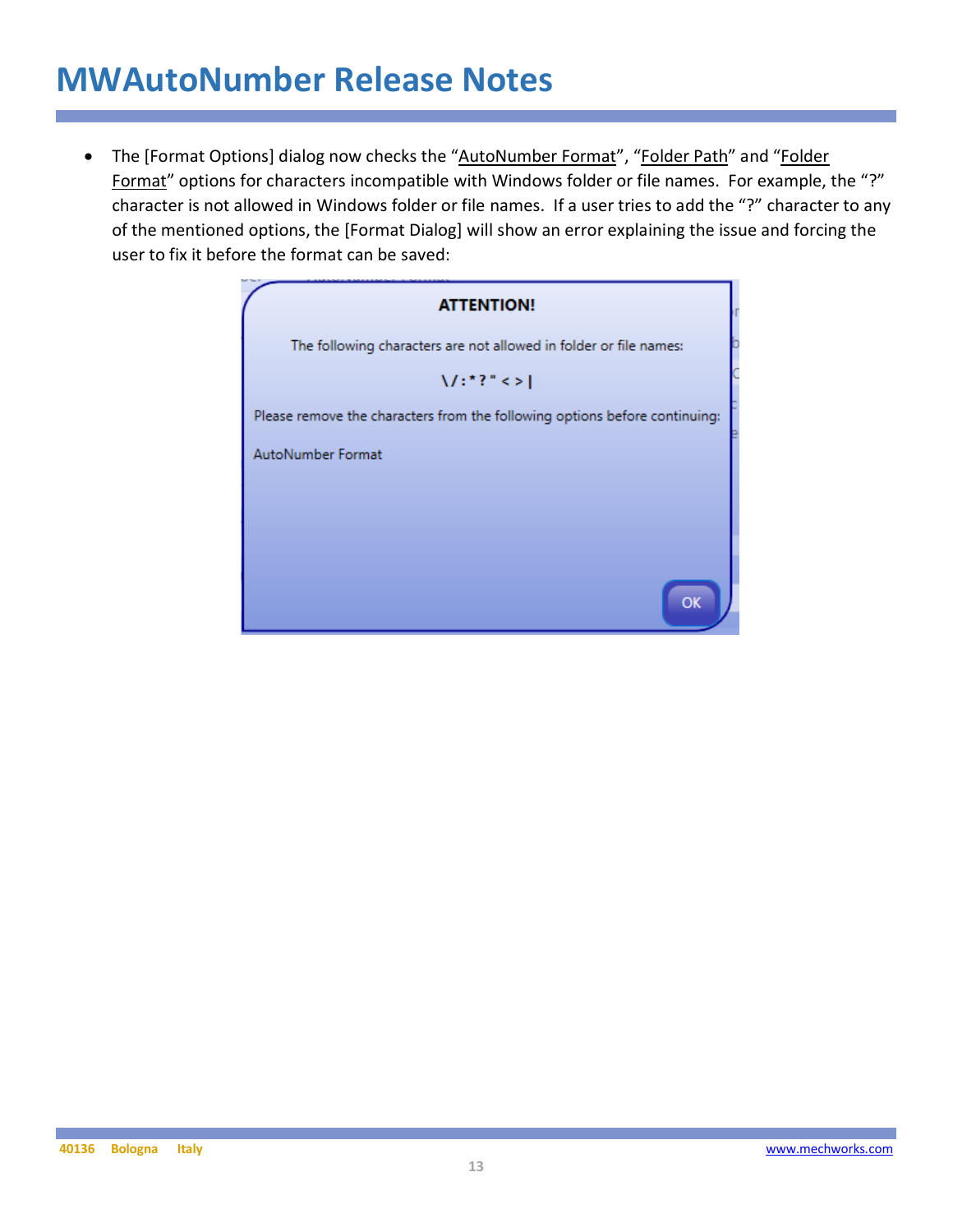• The [About MWAutoNumber] dialog now has an [Email] button in the upper right corner:



If the user selects this button, an email to IPS Support will be automatically generated in Outlook. The email will automatically include two attachments: one being a text file capturing the current version and configuration of MWAutoNumber, the other being the MWAutoNumber log capturing all recent MWAutoNumber behavior. Additionally, if MechWorks PDM logging is enabled, the MechWorks PDM log will be attached as well:

|        | <b>To</b>                                                    | support@na-ips.com                                                                                                                                                                               |  |  |  |  |  |
|--------|--------------------------------------------------------------|--------------------------------------------------------------------------------------------------------------------------------------------------------------------------------------------------|--|--|--|--|--|
| 非一     | Cc                                                           |                                                                                                                                                                                                  |  |  |  |  |  |
| Send   | Subject                                                      | MWAutoNumber                                                                                                                                                                                     |  |  |  |  |  |
|        | Attached                                                     | MwAutoNumber_20190816_110813.LOG<br>DBWORKS_20190816_111330.LOG<br>About MWAutoNumber_20190816_110838.TXT<br>$0 + 7$<br>⋿<br>$n_{++}$<br>$\sim$<br>٠<br>--<br>L.<br>1 KB<br>302 KB<br>1005 bytes |  |  |  |  |  |
| Hello, |                                                              |                                                                                                                                                                                                  |  |  |  |  |  |
|        | I'd like to report the following behavior with MWAutoNumber: |                                                                                                                                                                                                  |  |  |  |  |  |

This functionality can be extremely helpful when tracking down and reporting unexpected behavior with MWAutoNumber. If unexpected behavior with MWAutoNumber is experienced, the steps to take should be as follows:

- 1. Immediately after the unexpected behavior, launch the [About MWAutoNumber] dialog and select its [Email] button to generate the email.
- 2. Within the body of the email, explain the unexpected behavior with as much detail as possible.
- 3. Send the email to IPS Support (support@na-ips.com).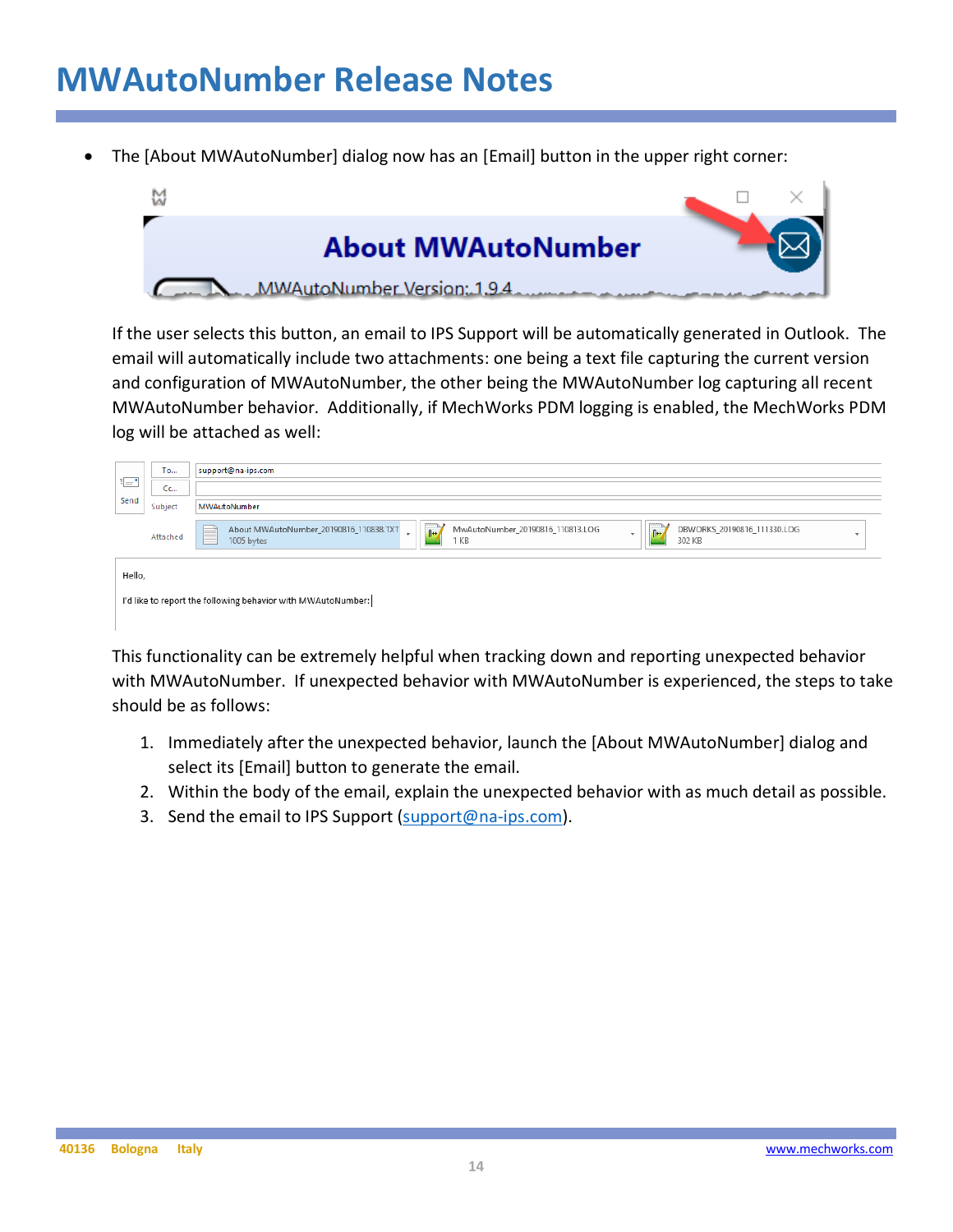#### Bug Fixes (2.0.0)

- Bug Fix: When selecting a format to replace a DWG, it was allowed to select a format already used by a part (if saving an assembly) or an assembly (if saving a part).
- When checking for formats with the same AutoNumber Format and AutoNumber settings, the dialog was returning "Replace a DWG" type formats even though there are no AutoNumber Format and AutoNumber settings for this type of format.
- When selecting a format to "Replace a DWG", the search was returning DWGs checked out to other users and foreign owned DWGs.
- When selecting a format to "Replace a DWG" if two DWGS could be returned by the search, only one was shown.
- When using the Assembly Duplication Wizard to duplicate a configured file, the format option to assign the "ID from File Name and Configuration Name" was ignored (instead just assigning the File Name as the ID).
- When renaming a document with configurations and selecting the option to "Replace Part Number in ID for ALL Configurations", no confirmation box was shown.
- The warning that a configuration was about to be renamed to an unmanaged name was shown, even when selecting a format with the option selected to not rename the configuration.
- When using Linked Categories and showing the [Format List] first, if the format was using the option to "Use Category Maker Folder Path", then the folder was not output correctly.
- In February 2019, a necessary parameter was added to an API call in the DataEntr.LIB file. MWAutoNumber was not compatible with this parameter until this release.
- When trying to rename an empty drawing, an error was displayed saying the user must rename from the component. Renaming an empty drawing is now allowed.
- When trying to rename a drawing in an environment not using Link Mode, an error was displayed saying the user must rename from the component. Renaming a drawing directly is now allowed in environments not using Link Mode.
- The [Formats]  $\Leftrightarrow$  (AutoNumber)  $\Leftrightarrow$  "Use Generic File Name" option was not working correctly
- When selecting a format using the [Formats]  $\Leftrightarrow$  (Configurations)  $\Leftrightarrow$  "Do Not Categorize Brother Configurations" option, sometimes an error about the UBound of the array was displayed and the DataEntr.LST script would crash.
- When renaming, if a format with the [Formats]  $\Leftrightarrow$  (AutoNumber)  $\Leftrightarrow$  "Allow Description Change" option was active, the user was prompted to change the Description, but the description was not updated.
- When using the [Formats]  $\Leftrightarrow$  (AutoNumber)  $\Leftrightarrow$  Folder Match  $\Leftrightarrow$  "Prompt User For Path" option (from Inventor and/or Solid Edge), the wrong file extension was displayed within the dialog.
- Tables were not always installed with the DBO schema assignment.
- The [Binders]  $\Leftrightarrow$  "Link Format Number" option was not working correctly.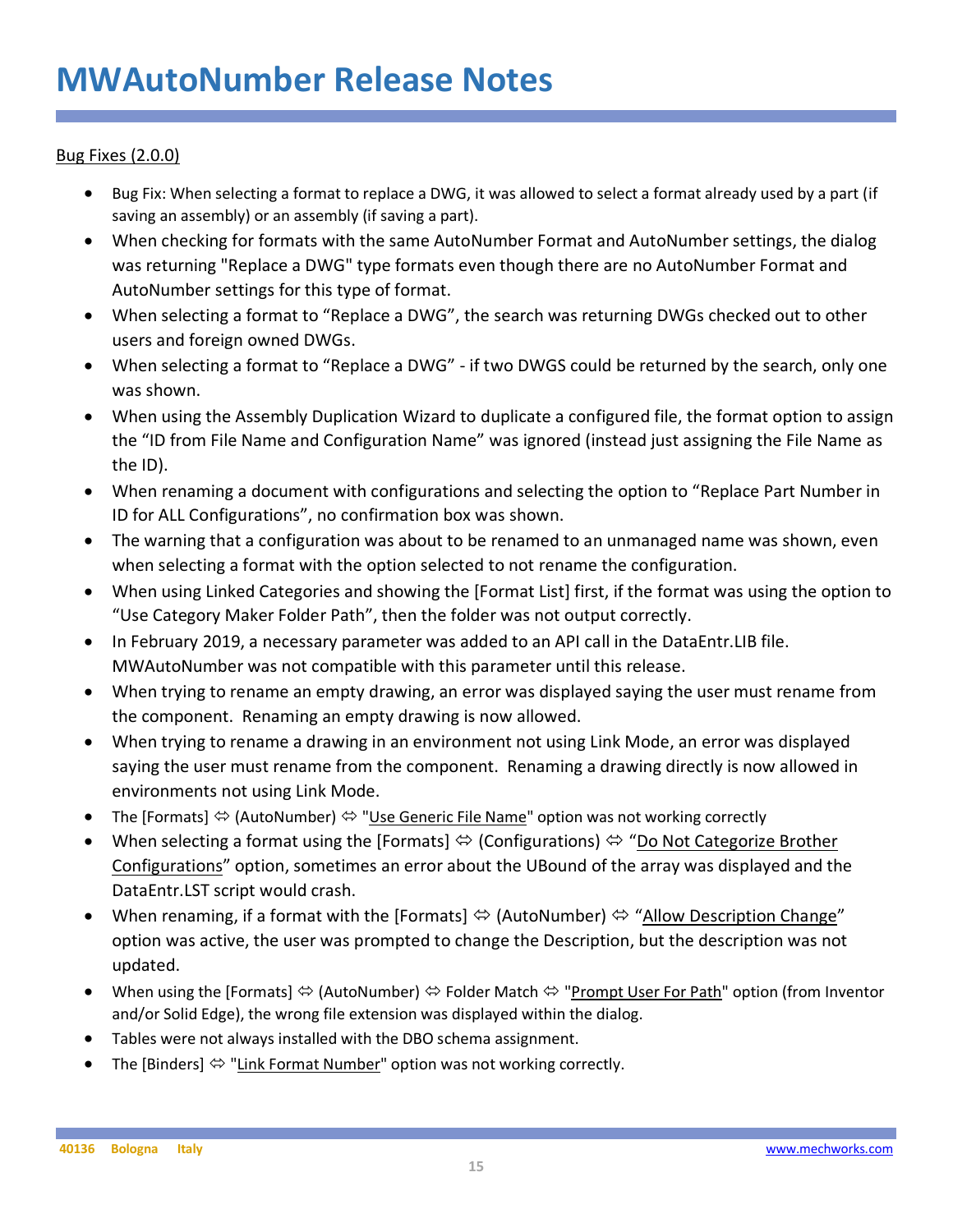- When executing a SaveAs against a Drawing and being prompted for a format, if the selected format had the [Formats]  $\Leftrightarrow$  (AutoNumber)  $\Leftrightarrow$  "Use Categories" option activated; then the script would sometimes exit early and not save the drawing.
- The DataEntr.LST script was not working correctly when attempting to use the [Creating a New Drawing BOM Item] menu selection from within MechWorks PDM. It typically resulted in the error: "No document in the drawing : must give name manually" message.
- The displayed text of the example file/path name was sometimes truncated in the format list and in the format properties. The displayed text is now wrapped so it is no longer truncated.
- The wrong file extension was sometimes displayed within the example file name of the format list.
- When using the [Formats]  $\Leftrightarrow$  (AutoNumber)  $\Leftrightarrow$  "Replace DWG" format type, the 3D CAD model now always starts with the revision from the source DWG file (that is being replaced).
- When re-selecting a format defined within the options dialog, the "changes made" asterisk would sometimes appear as active even if changes were not made.
- When selecting "Cancel Changes" within the format options dialog, changes to the "Linked Categories" were not properly removed.
- When copying an existing format, some of the newer options (Use Canceled Numbers, Output Revision, etc.) were not copied.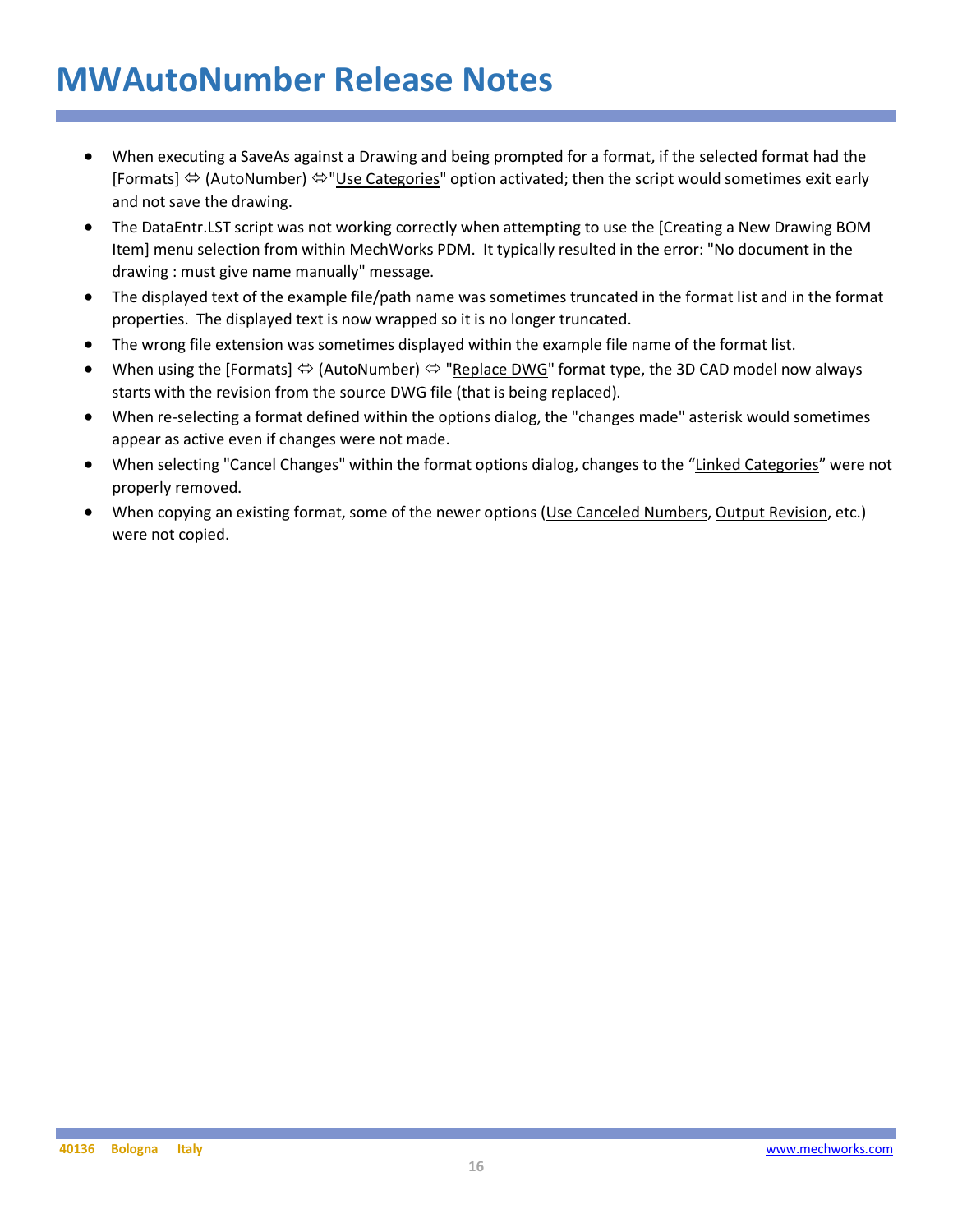Behavior Changes (2.0.0)

- The [Formats]  $\Leftrightarrow$  (AutoNumber)  $\Leftrightarrow$  "Use Generic File Name" option is now disabled if the format folder option "File Count In Folder and Match AutoNumber" is used. This is because the "File Count In Folder and Match AutoNumber" option requires an AutoNumber be generated in order to generate the folder name.
- Previously, the [Formats]  $\Leftrightarrow$  (Configurations)  $\Leftrightarrow$  "Do Not Categorize Brother Configurations" option was only applied if the category fields were aligned fields (within MechWorks PDM's Configuration options). Now, the [Formats]  $\Leftrightarrow$  (AutoNumber)  $\Leftrightarrow$  "Do Not Categorize Brother Configurations" option is applied even if the category fields are not aligned fields within the MechWorks PDM options. The resulting behavior (if this option is activated), is that adding a brother configuration never displays the category wizard, instead having the new configuration inherit its categories from the existing brother records.
- Previously, if a configuration with a non-managed name (as configured using the MechWorks PDM Configuration options) was created, the Format List was displayed, prompting the user to change the name in a way that might be managed. Now, if a configuration with a non-managed name is created, the Format List is not displayed and the configuration is not registered (as it is assumed the configuration is intended to not be managed).
- When saving a Drawing and being prompted for a format, if the Drawing has a component, then the Drawing will inherit the categories even if the option to "Use Categories" is selected.
- Context sensitive Tabs: The tabs in the format options are now "context sensitive" and hide when not applicable. For example:
	- $\circ$  Environments that do not save configurations as distinct records, then the (Configurations) tab is hidden
	- $\circ$  Environments that do not use the DataEntr. Ist during a rename, then the (Rename) tab is hidden
	- $\circ$  Environments that use the global drawing options, then the (Drawings) tab is hidden
	- $\circ$  Within formats defined to use the "Replace DWG" option, then most of the tabs are hidden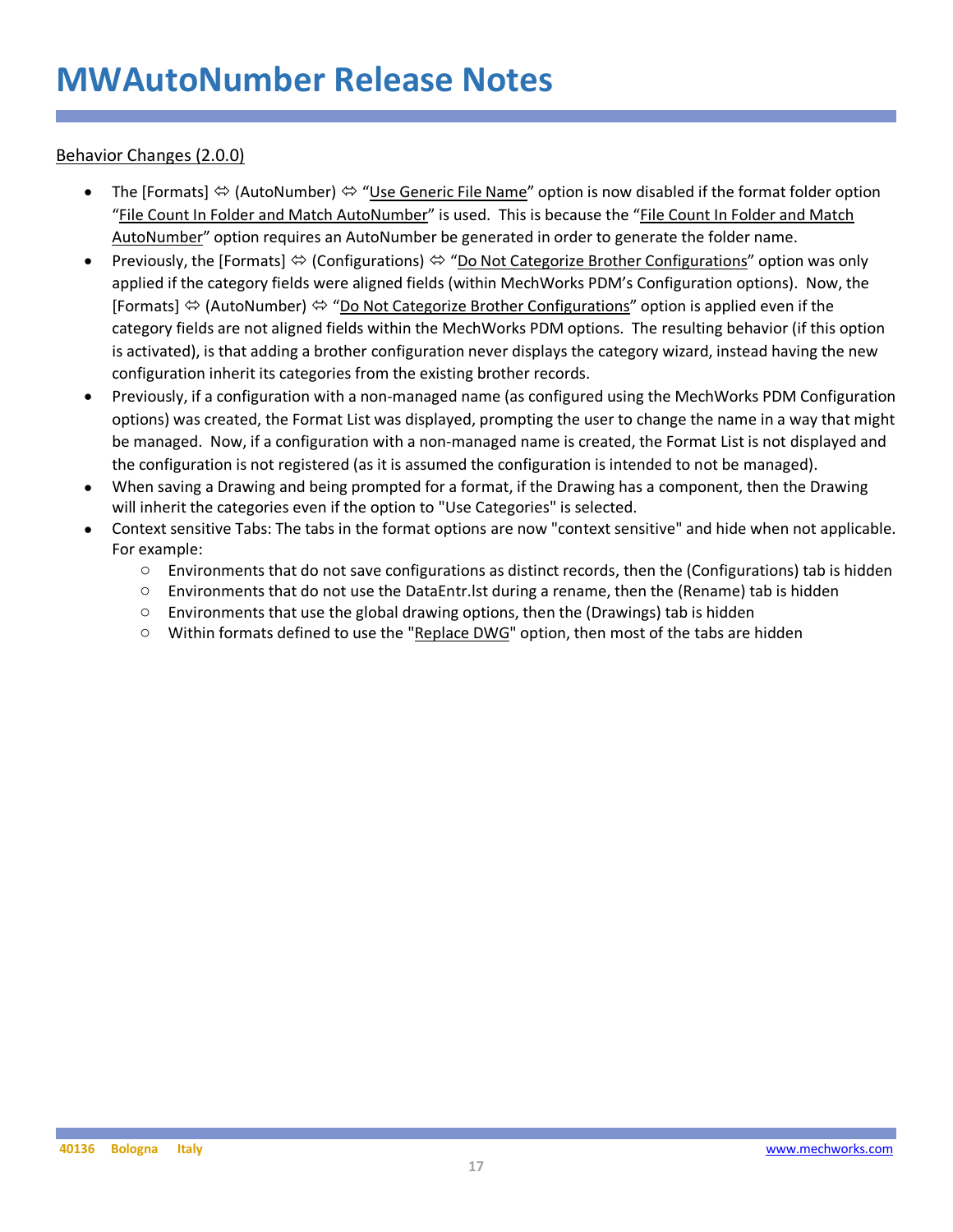### **1.0.11**

#### Bug Fixes (1.0.11)

- The **OnAddDocument.lst** and **DataEntr\_Generic.lst** scripts were always outputting the first revision in the schema. This was causing the wrong starting revision if the generic documents were being registered as linked to documents already at a different revision level.
- Within environments creating distinct records for configurations, if the MWAutoNumber Format was using the folder option to "Prompt User For Path" and the configuration option "Give Each Configuration the Same ID: ID-Configuration", then when doing a Save As against a model, the FILE\_NAME and ID were not set correctly.

### **1.0.10**

#### Bug Fixes (1.0.10)

• Within environments that converted from DBTools to MWAutoNumber, the option to "Hide Format From User Selection" was not always working.

### **1.0.9**

#### Enhancements (1.0.9)

• The "**About**" dialog was updated to use more informative naming information.

#### Bug Fixes (1.0.9)

- When using MechWorks PDM versions older than R16 SP1.8, an error was getting thrown when selecting a format in the format options dialog regarding the MechWorks PDM option to **KEEP\_CAD\_CONFIGURATION\_PROPERTIES\_SYNCHRONIZED**.
- DBInventor: The DataEntr.lst was sometimes showing an error about getting the active document's configuration information.

#### **1.0.8**

#### Enhancements (1.0.8)

• When loading the Format List dialog, the performance has been significantly improved within environments with many (several hundred) defined formats.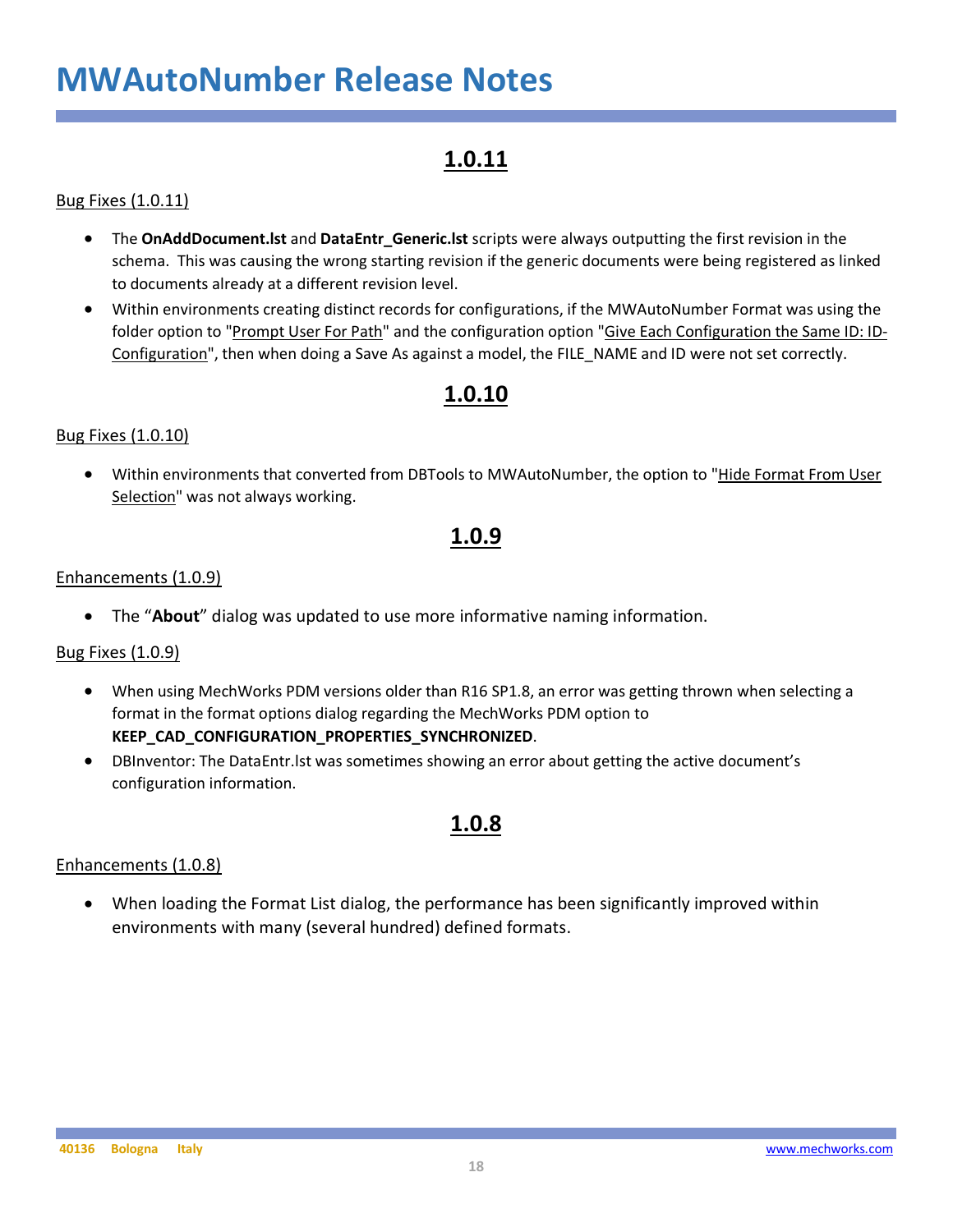### **1.0.7**

#### Enhancements (1.0.7)

- The installation dialog has been enhanced to make it clearer between the differences between a "**Client**" vs. a "**Client + Server**" installation.
- The loading performance of the Format List dialog has been slightly improved by not loading the format's properties until it is selected for the first time.
- When selecting a format within a binder, the selection is now remembered so the binder will be expanded and the same format selected the next time the format list is shown.
- A format can now be selected by double clicking it.
- When selecting a format that allows the user to browse for the file directory, the MWAutoNumber application now remembers the user's selection. The next time the user selects a format that allows browsing to the directory, the previously selected directory will be the default path.

### **1.0.6**

#### Bug Fixes (1.0.6)

- Due to a regression added in 1.0.5, the **OnAddDocument.lst** script was crashing within environments with multiple formats in multiple binders.
- The **OnAddDocument.lst** script was not always displaying the formats.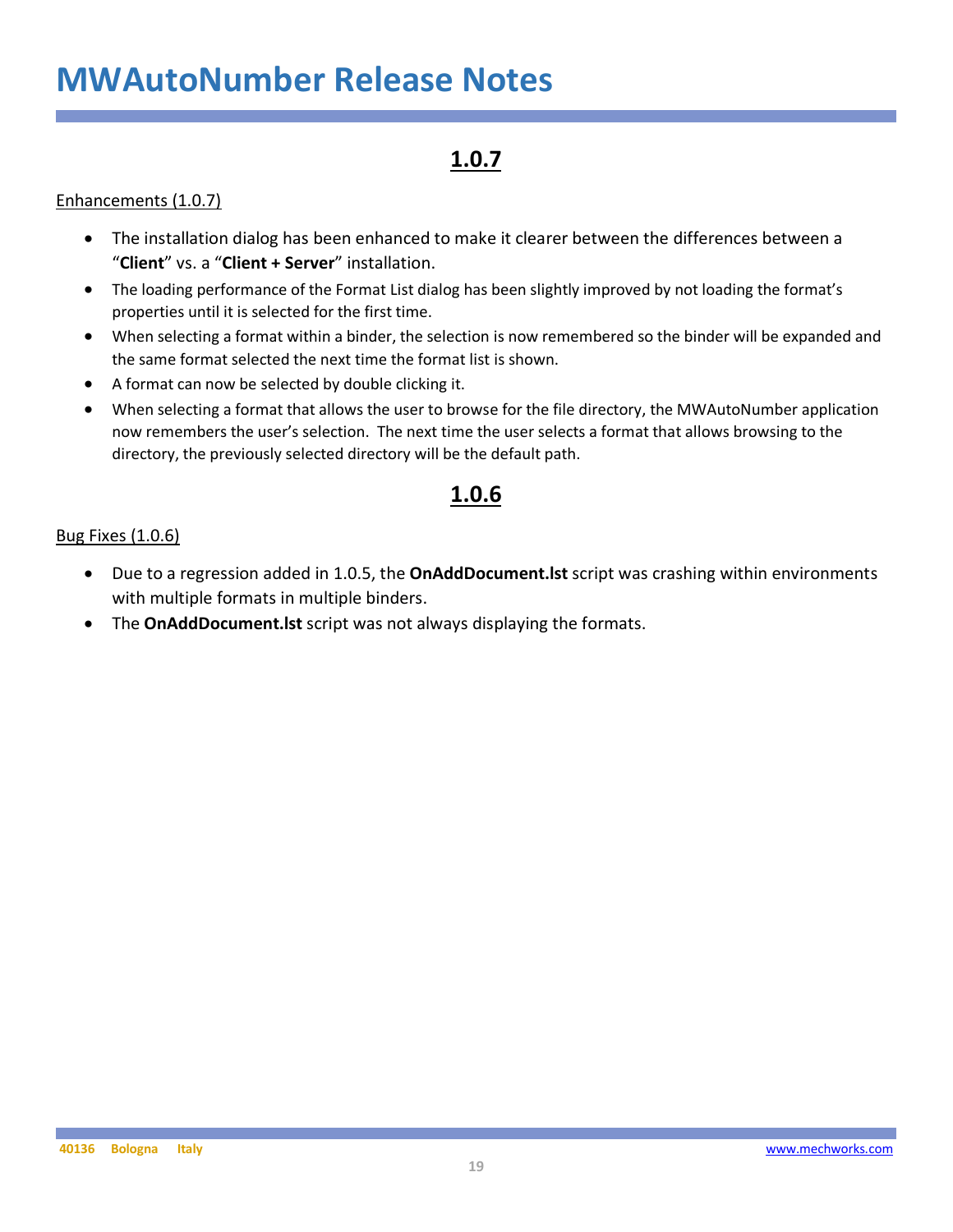### **1.0.5**

#### Enhancements (1.0.5)

- A new option has been added to always show the format list before the category wizard. When the option is not selected and there are formats with linked categories, then the category wizard is always displayed before the format list (and if the user selects a set of categories linked to a format, then that format is automatically selected). If the option is checked, then the format list is always shown before the category wizard. If the user selects a format with ONE final set of linked categories, then that set of categories will be automatically selected and the category wizard is not shown.
- A new option has been added to optionally output a REVISION value. Previously, the **DataEntr.lst** was automatically outputting the first REVISION value, which was sometimes interfering with environments with customized scripting for outputting the first REVISION value.
- Added an **About** dialog box.
- The last selected format is now automatically selected as the default when showing the format list. This behavior is mode-specific (the remembered last selection when executing a Save-As can be different than the remembered last selection when executing a Rename, for example). If the user has not selected a format yet within their session, then the first format in the list (and not within a Binder) is automatically selected as the default format in the format list.
- If only one non-hidden format exists, it is automatically selected and the format list is not displayed.
- The "Always Use Selected Format" option is now mode-specific. It can be a different format when executing a Save-As vs. executing a Rename, etc.
- The options to show the category wizard or change the format number or description are now ignored when using the Assembly Duplication Wizard to prevent having to constantly interact with MWAutoNumber formats when duplicating large structures.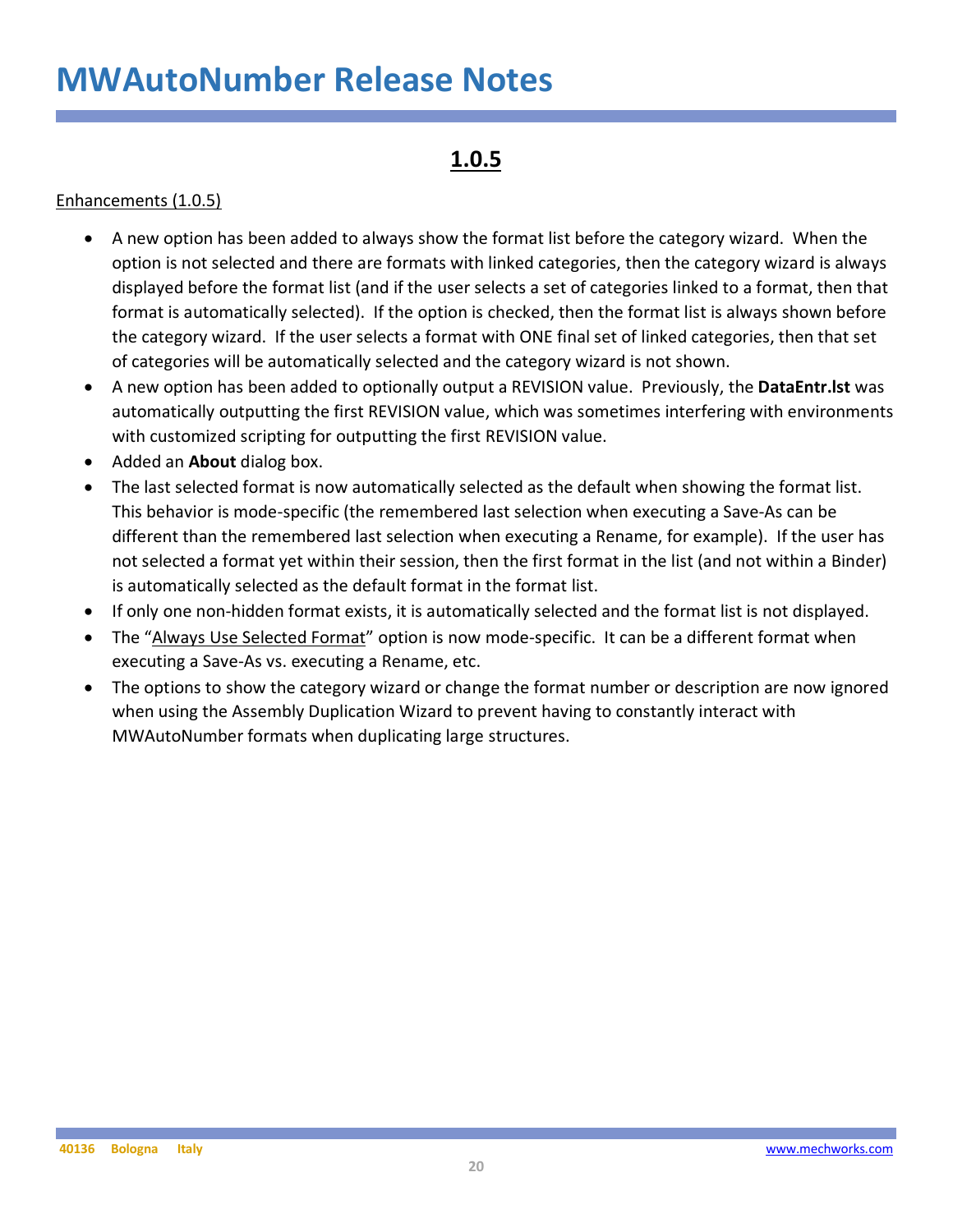#### Bug Fixes (1.0.5)

- The default number change type was "Both" when it should be "Description Only".
- The format options were sometimes not reloading correctly when switching between formats.
- The Format Options dialog and Format List dialog were sometimes timing out and crashing when called from the shortcut bar.
- When renaming a file with one or more drawings, the drawing was sometimes not renamed, instead presenting a message that the new file name (which is the old drawing file name) already exists.
- When the format Configuration option to use "the same id" (append the original configuration name to the file's part number, possibly with a prefix or suffix) was checked, this was causing some unexpected results when saving against an existing file. Instead of replacing the original part number with the new part number, it was appending the new part number to the beginning - resulting in very long configuration names if the file was the result of executing many "Save As" commands consecutively.
- If the format list was left open for too long, the DataEntr.lst was crashing. (The scripts were changed to 64 bit to prevent the crash.)
- When using the format option to assign the configuration a unique id, the description was getting output as the new ID and the old ID, instead of just the new ID.
- If the NumberVal for any format was NULL, an error was produced. The NumberVal is now set to 1 if it is NULL.
- When changing some text in any of the format options, the Apply button did not become available until another option was selected.
- The "Always Use Selected Format" option was not working when using the Assembly Duplication Wizard.
- When using the Assembly Duplication Wizard, the format list was sometimes shown for drawings whose IDs should follow the model's.
- When using the Assembly Duplication Wizard, the format list was sometimes displayed an extra time.
- When using the Assembly Duplication Wizard with the Wizard options enabled to inherit some field values (such as categories or descriptions), these values were not being inherited, instead being overwritten by the default values for the MWAutoNumber format.
- The format options would sometimes create an unmanaged configuration, resulting in database records not getting created correctly. For example, an environment could have the MechWorks PDM options set to only create database records for configurations with names that start with a letter. This environment could then also have an MWAutoNumber format with the number format set to a 6-digit number, and the configuration options set to rename each configuration to the number. Saving a configuration with this format could result in changing a managed configuration to an unmanaged configuration (i.e. changing "Default" to "123456"), resulting in unexpected problems with the database record. Now, if a configuration is about to be changed from a managed configuration to an unmanaged configuration, the DataEntr.lst presents the user with an error letting them know the resulting action would create an unmanaged configuration and it cannot continue.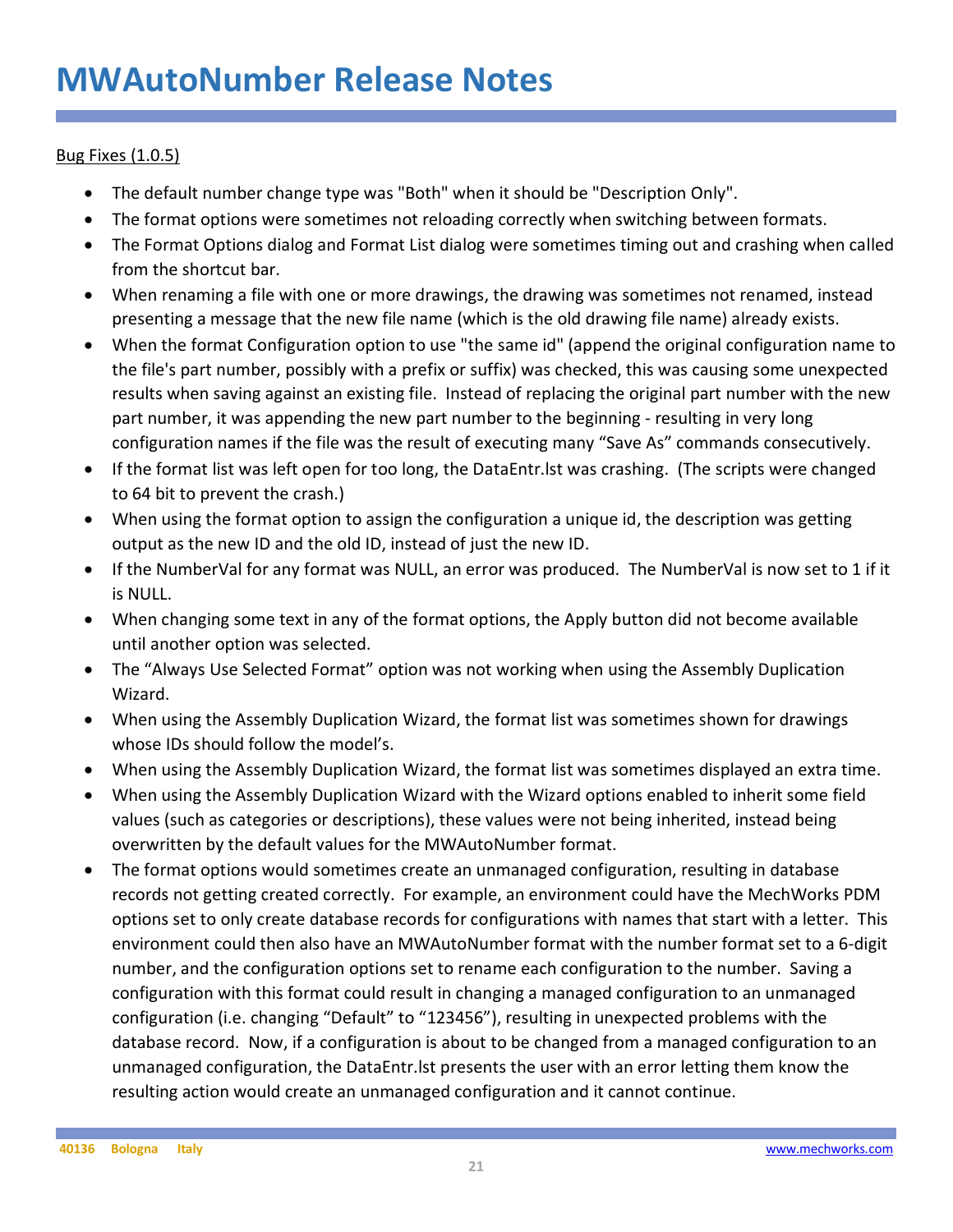- The option to not rename the configuration was not working.
- When changing the configuration prefix option, the new value was not always remembered.
- When changing the configuration prefix option or the configuration suffix option, the preview was not updating.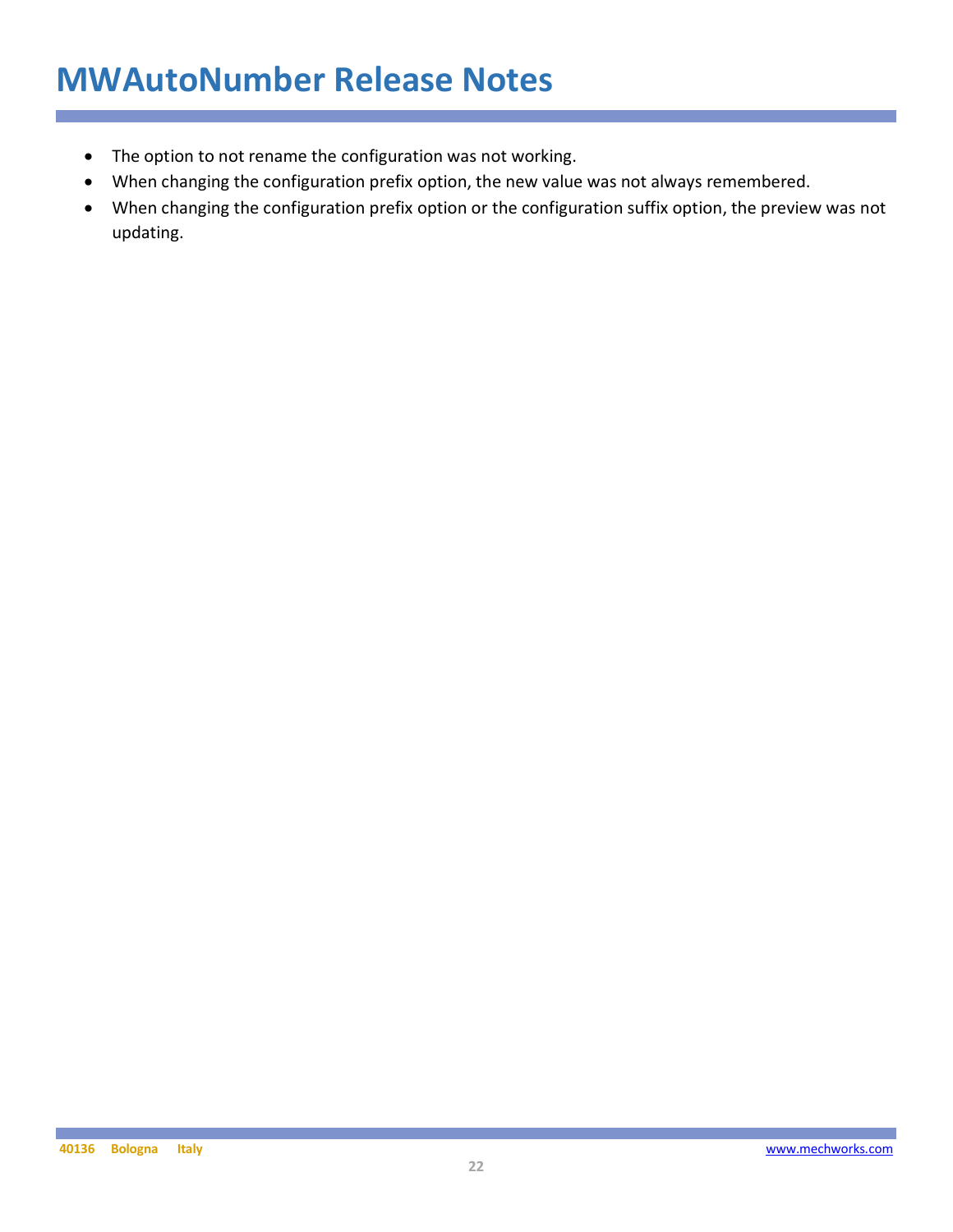### **1.0.4**

#### Bug Fixes (1.0.4)

- The option to add the suffix to the second drawing was not always remembered.
- Saving a drawing without a model in it was causing an error about the SQL Server driver having incorrect syntax near ")". This error was also being caused when using the Assembly Duplication Wizard with models with drawings.
- The option to "Hide Format from User Selection" was not working correctly.
- When using the option to file count in the folder, the counter was not always incrementing correctly. When this happened, the format list displayed would be blank and MechWorks PDM would freeze when displaying the empty list.
- When saving a derived configuration of a weldment part, if the option to only save parent configurations was enabled, users were getting a message box saying "Exiting here".

### **1.0.3**

#### Bug Fixes (1.0.3)

• When saving configurations as distinct records, the file name was sometimes not changed.

### **1.0.2**

#### Enhancements (1.0.2)

• When the "Server" installation is selected, the DataEntr.LIB is now installed if it does not exist. (The DataEntr.LIB is a library file usually installed with the updated versions of MechWorks PDM.)

#### Bug Fixes (1.0.2)

- When the drawing option to add the suffix to the first drawing was enabled, it was applying the suffix to ONLY the first drawing. Now it is applied STARTING WITH the first drawing (so to all drawings).
- The combo boxes were not compatible with Windows 7 environments, so causing the Format Options dialog to crash in Windows 7 environments.